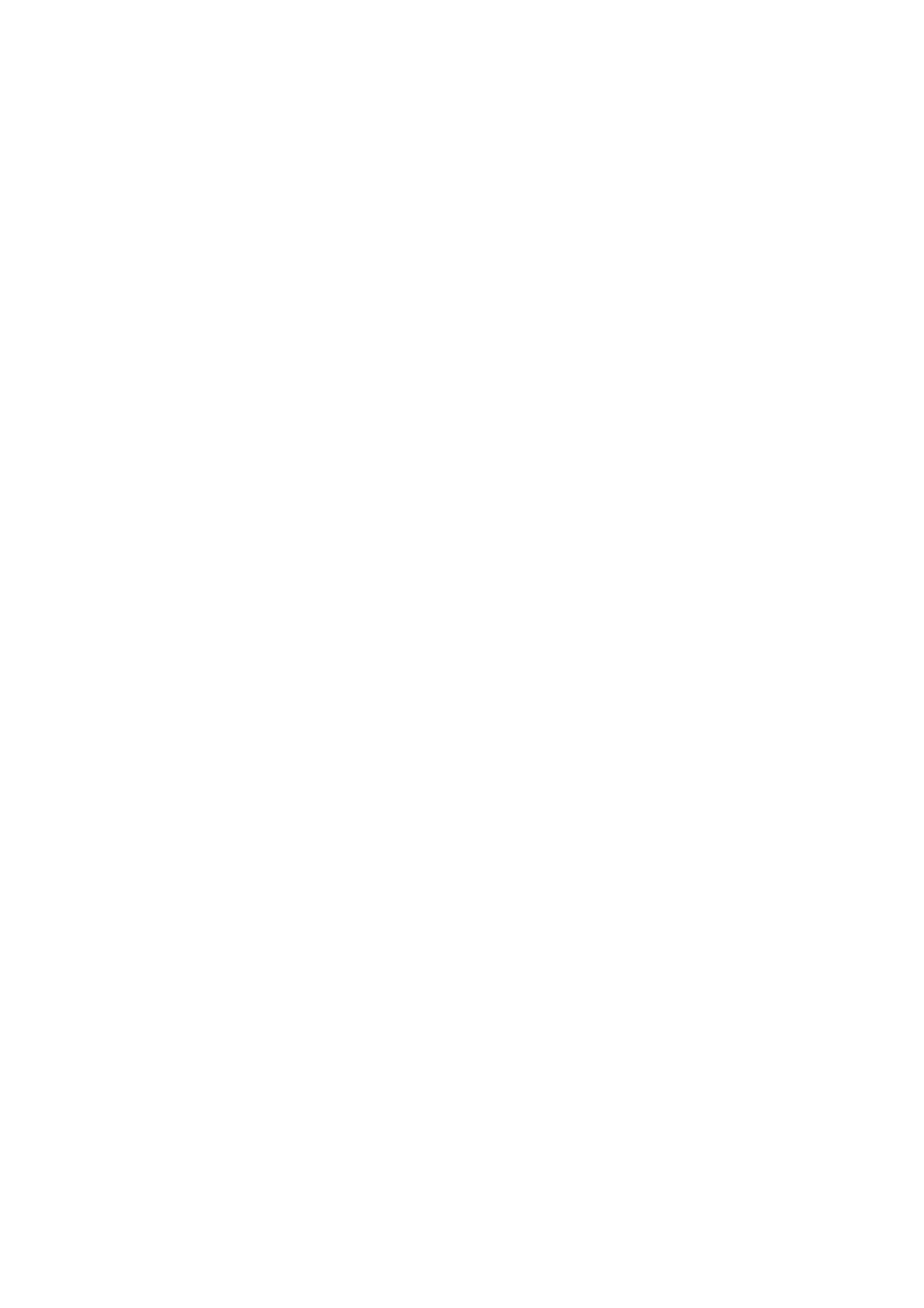## **PSST 2022 PROGRAM AT A GLANCE**

| <b>SUNDAY</b> | 16:00-18:30 | INTRODUCTORY SHORT COURSES (TUTORIALS) |
|---------------|-------------|----------------------------------------|
| 27.03.2022    | 18:30-20:00 | <b>WELCOME PARTY</b>                   |
|               | 20:00-21:40 | <b>DINNER</b>                          |

|               | 9:20-11:00  | Electrochemical Etching and Metal-Assisted Etching 1 |
|---------------|-------------|------------------------------------------------------|
|               | 11:00-11:20 | <b>COFFEE BREAK</b>                                  |
|               | 11:20-12:40 | Electrochemical Etching and Metal-Assisted Etching 2 |
| <b>MONDAY</b> | 12:40-14:00 | <b>LUNCH</b>                                         |
| 28.03.2022    | 14:00-15:40 | Micro Photonics and Electronics 1                    |
|               | 15:40-16:00 | <b>COFFEE BREAK</b>                                  |
|               | 16:00-17:20 | <b>Micro Photonics and Electronics 2</b>             |
|               | 17:20-17:40 | Talk of the Day Voting                               |
|               | 18:40-21:40 | Poster Session and DINNER BUFFET                     |

|                | $9:00-11:00$ | Novel Preparation Techniques and Structures & Emerging<br><b>Applications 1</b> |
|----------------|--------------|---------------------------------------------------------------------------------|
|                | 11:00-11:20  | <b>COFFEE BREAK</b>                                                             |
| <b>TUESDAY</b> | 11:20-12:40  | Novel Preparation Techniques and Structures & Emerging<br><b>Applications 2</b> |
| 29.03.2022     | 12:40-14:00  | <b>LUNCH</b>                                                                    |
|                | 14:00-15:40  | Surface Chemistry and Pore Filling 1                                            |
|                | 15:40-16:00  | <b>COFFEE BREAK</b>                                                             |
|                | 16:00-17:15  | Surface Chemistry and Pore Filling 2                                            |
|                | 17:20-17:40  | Talk of the Day Voting                                                          |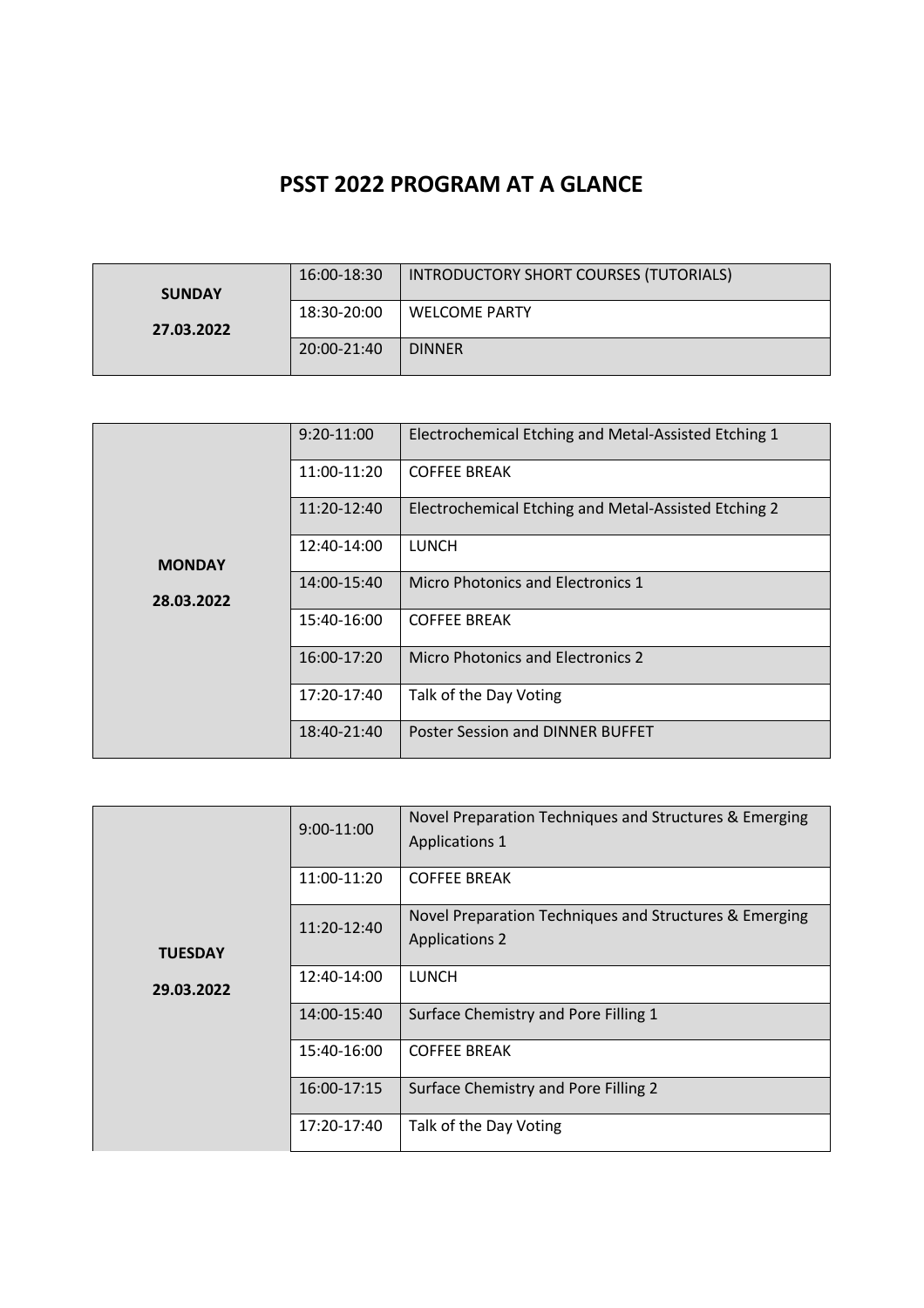| 18:00-19:00 | Canham Award  |
|-------------|---------------|
| 19:00-20:00 | Free Time     |
| 20:00-21:40 | <b>DINNER</b> |

|                  | $9:00-11:00$ | Sensors and Biosensors 1                |
|------------------|--------------|-----------------------------------------|
|                  | 11:00-11:20  | <b>COFFEE BREAK</b>                     |
| <b>WEDNESDAY</b> | 11:20-13:00  | Sensors and Biosensors 2                |
| 30.03.2022       | 13:00-13:20  | Talk of the Day Voting                  |
|                  | 13:20-14:40  | <b>CONFERENCE PHOTO &amp; LUNCH</b>     |
|                  | 14:40-20:00  | HALF-DAY VISIT TO HISTORIC TOWN OF PISA |
|                  | 20:00-21:40  | <b>DINNER</b>                           |

|                 | 9:00-11:00  | Medical Applications, Imaging and Therapy 1                                    |
|-----------------|-------------|--------------------------------------------------------------------------------|
|                 | 11:00-11:20 | <b>COFFEE BREAK</b>                                                            |
|                 | 11:20-12:40 | Medical Applications, Imaging and Therapy 2                                    |
|                 | 12:40-14:00 | <b>LUNCH</b>                                                                   |
| <b>THURSDAY</b> | 14:00-15:40 | Medical Applications, Imaging and Therapy 3                                    |
| 31.03.2022      | 15:40-16:00 | <b>COFFEE BREAK</b>                                                            |
|                 | 16:00-17:40 | <b>Energy Storage and Conversion</b>                                           |
|                 | 17:40-18:00 | Talk of the Day, Best Poster, and Best Talk of the<br><b>Conference Voting</b> |
|                 | 18:00-20:00 | <b>Free Time</b>                                                               |
|                 | 20:00-23:00 | GALA DINNER, PRIZES AND CLOSING                                                |

| <b>FRIDAY</b><br>01.04.2022 | 08:00-20:00 | OPTIONAL DAY TOUR TO FLORENCE |
|-----------------------------|-------------|-------------------------------|
|                             |             |                               |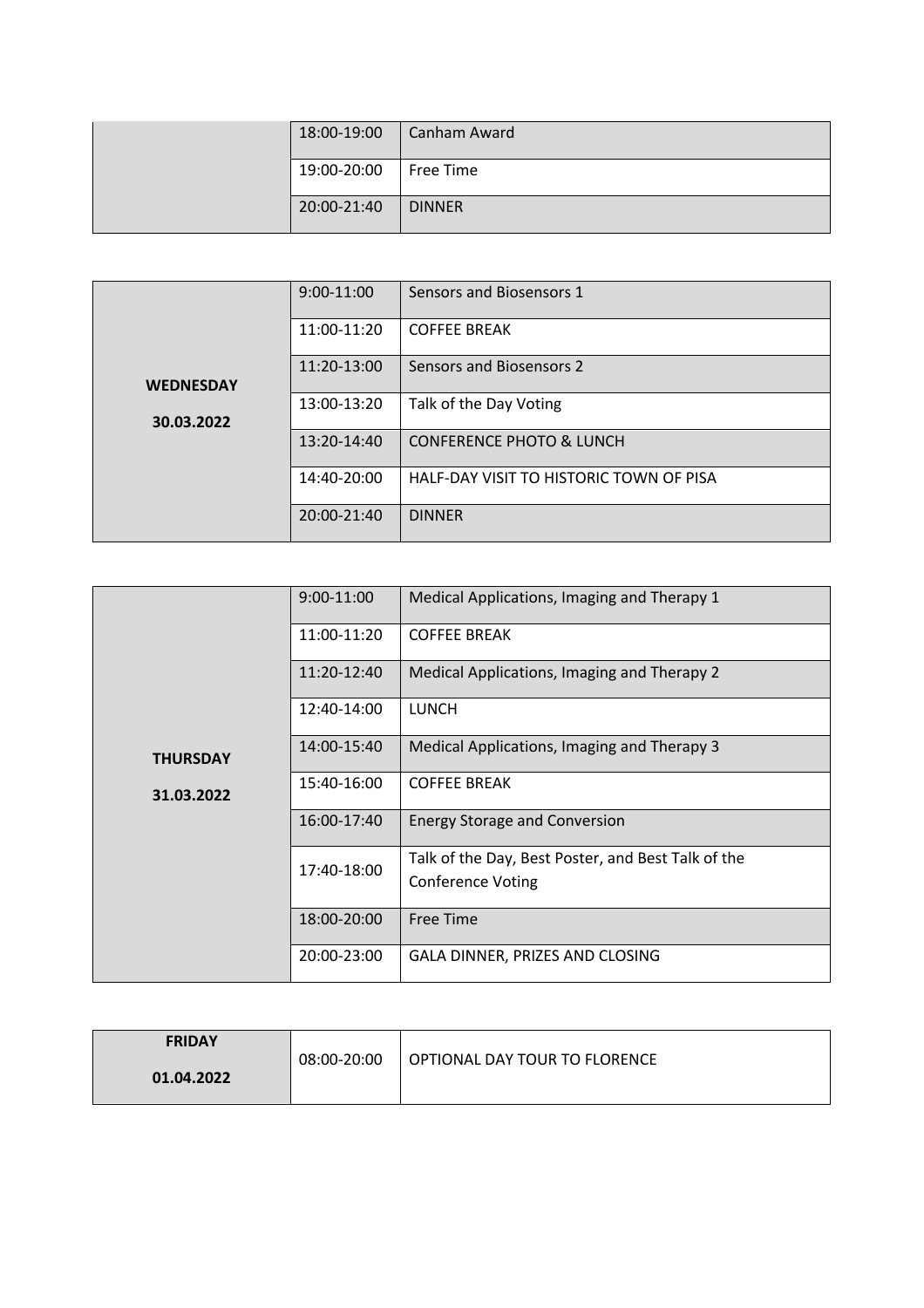# SUNDAY 27.03.2022

|             | <b>INTRODUCTORY SHORT COURSES (TUTORIALS)</b>        |  |  |
|-------------|------------------------------------------------------|--|--|
|             | Chairing: GIUSEPPE BARILLARO AND MICHAEL J. SAILOR   |  |  |
|             |                                                      |  |  |
| 16:00-16:30 | (1) FABRICATION OF POROUS SEMICONDUCTORS             |  |  |
|             | LLUIS MARSAL                                         |  |  |
| 16:30-17.00 | (2) COATING AND FILLING OF POROUS SEMICONDUCTORS     |  |  |
|             | <b>LIONEL SANTINACCI</b>                             |  |  |
| 17:00-17:30 | (3) SENSOR APPLICATIONS OF POROUS SEMICONDUCTORS     |  |  |
|             | <b>ESTER SEGAL</b>                                   |  |  |
| 17:30-18:00 | (4) BIOMEDICAL APPLICATIONS OF POROUS SEMICONDUCTORS |  |  |
|             | NICO VOELCKER                                        |  |  |
| 18:00-18:30 | (5) INDUSTRIAL TRANSLATION OF POROUS SEMICONDUCTORS  |  |  |
|             | <b>LEIGH CANHAM</b>                                  |  |  |
|             |                                                      |  |  |
|             | 18:30-20:00 WELCOME PARTY at UNA ESPERIENZE HOTEL    |  |  |
|             | 20:00-21:40   DINNER at UNA ESPERIENZE HOTEL         |  |  |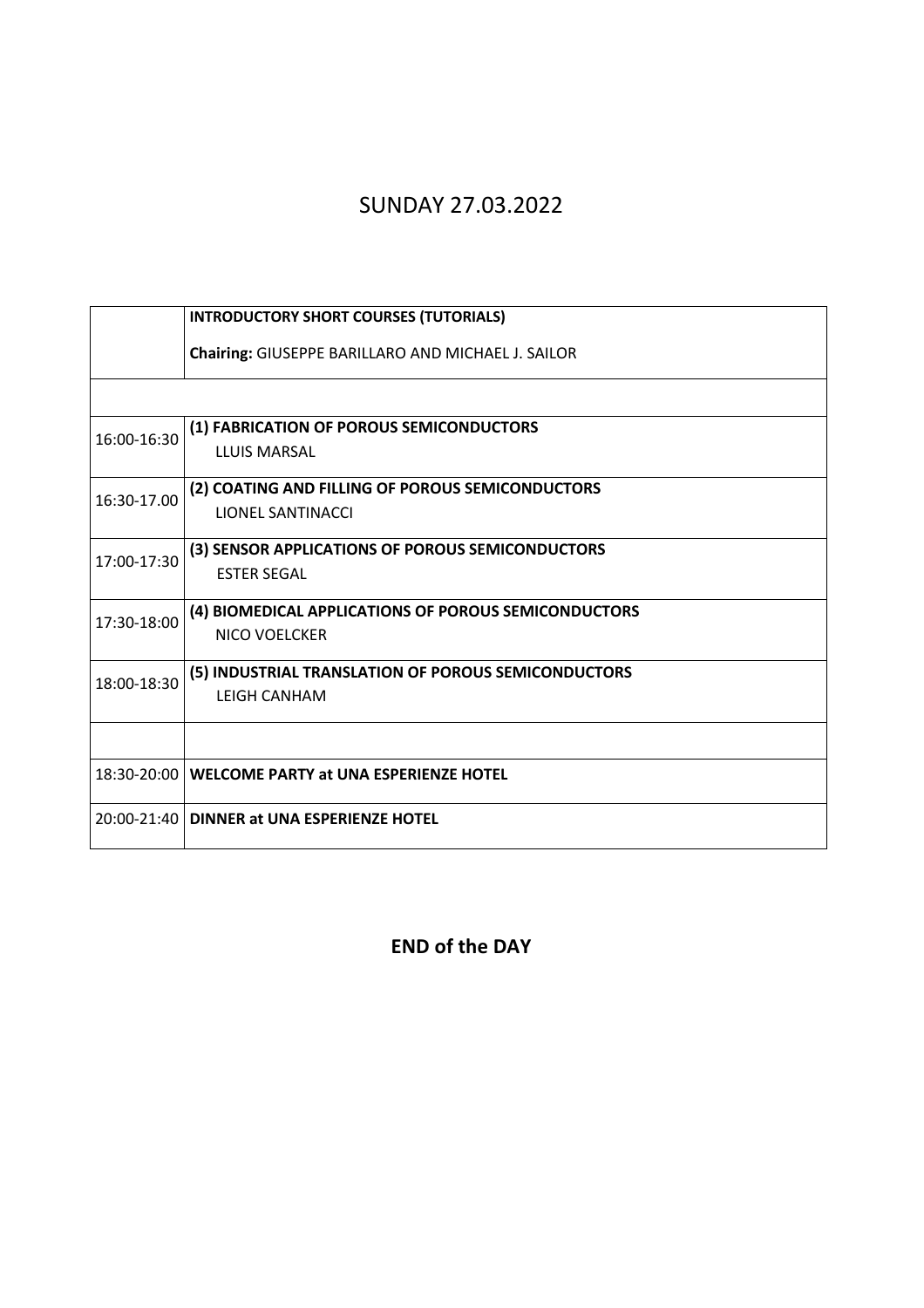#### MONDAY 28.03.2022

| Time                                | Presentation   TITLE |                                                                                                                         |
|-------------------------------------|----------------------|-------------------------------------------------------------------------------------------------------------------------|
|                                     | <b>Number</b>        | <b>AUTHORS</b>                                                                                                          |
| 09:00-9:20                          |                      | <b>PSST 2022 CONFERENCE OPENING</b>                                                                                     |
|                                     |                      | Chairing: FREDERIQUE CUNIN, GIUSEPPE BARILLARO, THIERRY DJENIZIAN, LLUÍS F. MARSAL,<br>MICHAEL SAILOR AND NICO VOELCKER |
|                                     |                      |                                                                                                                         |
|                                     |                      | Session 01 - Electrochemical and Metal-Assisted Chemical Etching 1                                                      |
| Chairing: J. COFFER AND L.F. MARSAL |                      |                                                                                                                         |
| 09:20-09:55                         | $01 - 01/$           | INJECTION METAL-ASSISTED CATALYTIC ETCHING (MACE) OF SI POWDER: THE                                                     |
|                                     | 41                   | DISCOVERY OF LOW-LOAD MACE AND THE OPTIMIZATION OF HIGH-LOAD                                                            |
|                                     |                      | <b>MACE</b><br>K. W. KOLASINSKI, K. TAMAROV, J. SWANSON, B. UNGER, A. ERNST, M.                                         |
|                                     |                      | AINDOW, V.-P. LEHTO AND J. RIIKONEN (INVITED)                                                                           |
| 10:00-10:15                         | $01 - 0 - 02/$       | MESOPOROUS STAMP MATERIALS FOR LARGE-AREA ELECTROCHEMICAL                                                               |
|                                     | 147                  | <b>NANOIMPRINTING OF SILICON-BASED WAVEGUIDES</b>                                                                       |
|                                     |                      | A. SHARSNIOU, S. NIAUZORAU, J. MARKOVSKI, N. KUBLIK, M. PUCKETT, N.                                                     |
|                                     |                      | KRUEGER AND B. AZEREDO                                                                                                  |
| 10:20-10:35                         | $01 - 0 - 03/$       | <b>MORPHOLOGICAL VARIATIONS OF ANODIC TIO2 NANOTUBE LAYERS</b>                                                          |
|                                     | 88                   | J. M. MACAK, M. MOTOLA, D. BEKETOVA AND H. SOPHA                                                                        |
| 10:40-10:55                         | $01 - 0 - 04/$       | THERMAL CONDUCTIVITY OF POROUS SILICON NANOWIRES OBTAINED BY                                                            |
|                                     | 56                   | <b>METAL ASSISTED CHEMICAL ETCHING</b>                                                                                  |
|                                     |                      | P. FERRANDO-VILLALBA, N. DE LEO, G. G. DALKIRANIS, E. CARA, A. F.                                                       |
|                                     |                      | LOPEANDIA, L. L. ABAD, R. RURALI, X. CARTOIXÀ, Z. SAGHI, M. JACOB, N.                                                   |
| 11:00-11:20                         | <b>COFFEE BREAK</b>  | GAMBACORTI, L. BOARINO AND J. RODRÍGUEZ-VIEJO                                                                           |
|                                     |                      |                                                                                                                         |
|                                     |                      |                                                                                                                         |
|                                     |                      |                                                                                                                         |

#### **Session 01 – Electrochemical and Metal-Assisted Chemical Etching 2**

**Chairing:** L. BOARINO AND S. BASTIDE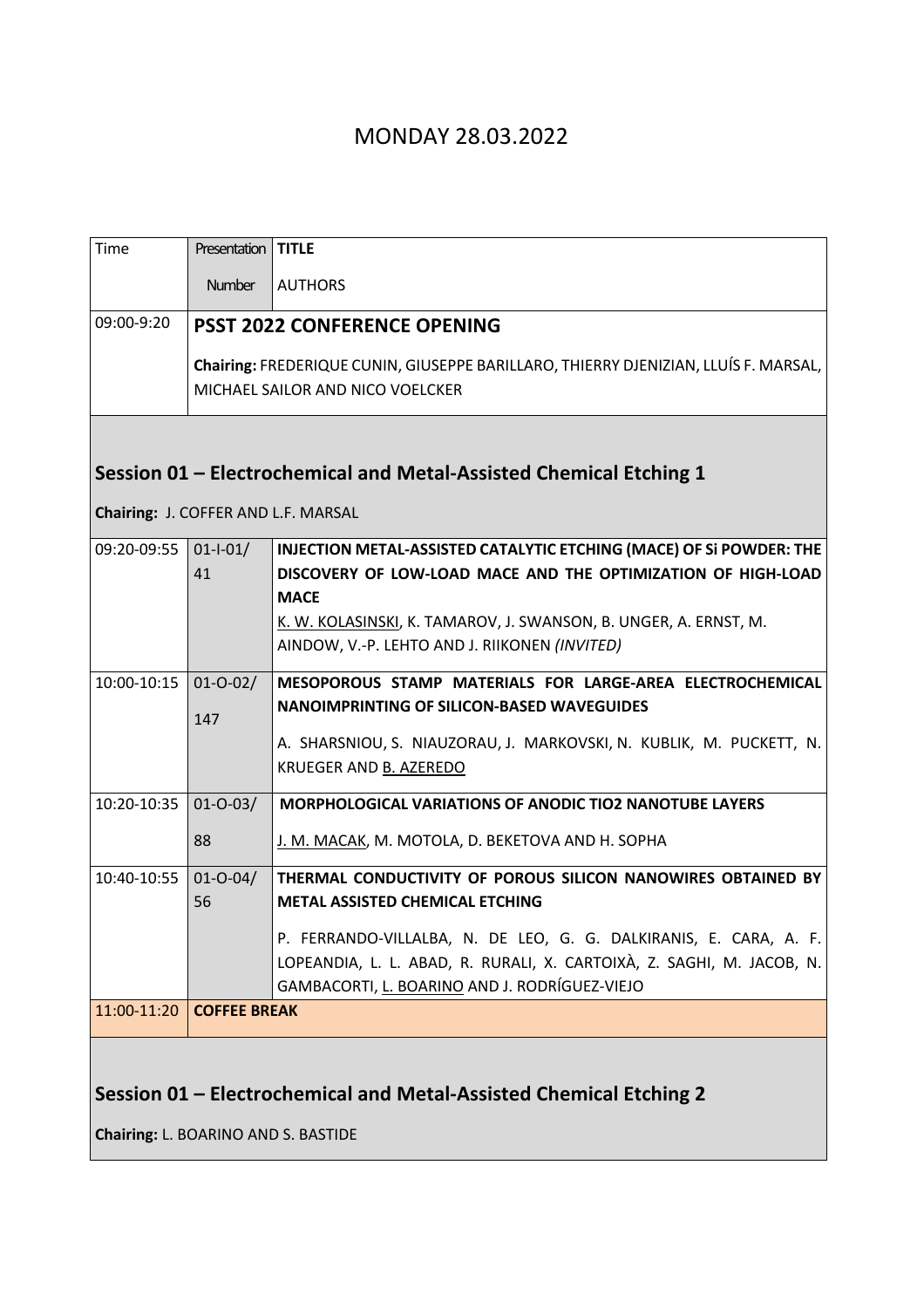| 11:20-11:35 | $01 - 0 - 05/$ | <b>FABRICATION OF MULTIPLE POROUS SILICON ELEMENTS WITH VARYING</b>                                 |
|-------------|----------------|-----------------------------------------------------------------------------------------------------|
|             | 138            | <b>MORPHOLOGIES USING A SINGLE ANODIZATION STEP</b>                                                 |
|             |                |                                                                                                     |
|             |                | D. SILVA DE VASCONCELLOS, K. HAJDU, E. IMBERNON, D. BOURRIER AND T.                                 |
|             |                | <b>LEICHLE</b>                                                                                      |
|             |                |                                                                                                     |
| 11:40-11:55 | $01 - 0 - 06/$ | <b>CHARACTERIZATION OF POROUS STRUCTURES GENERATED BY BIPOLAR</b>                                   |
|             |                | ELECTROCHEMICAL ETCHING ON HIGHLY P-DOPED GE(100) 4" - WAFERS                                       |
|             | 16             |                                                                                                     |
|             |                | W. SCHREIBER AND S. JANZ                                                                            |
|             |                |                                                                                                     |
| 12:00-12:15 | $01 - 0 - 07/$ | GERMANIUM<br><b>BY</b><br><b>TUNING</b><br><b>MESOPOROUS</b><br><b>BILAYERS</b><br><b>FORMATION</b> |
|             |                | <b>ELECTROCHEMICAL ETCHING</b>                                                                      |
|             | 162            |                                                                                                     |
|             |                | L. MOUCHEL, J. A. ZAPATA, B. ILAHI AND A. BOUCHERIF                                                 |
| 12:20-12:35 | $01 - 0 - 08/$ | UNDERSTANDING THE PASSIVATION IN SILICON-AIR BATTERIES<br><b>WITH</b>                               |
|             |                | <b>ALKALINE ELECTROLYTES</b>                                                                        |
|             | 105            |                                                                                                     |
|             |                | R. SCHALINSKI, S. L. SCHWEIZER, AND RALF. B. WEHRSPOHN                                              |
|             |                |                                                                                                     |
| 12:40-14:00 |                | LUNCH at UNA ESPERIENZE HOTEL                                                                       |

### **Session 02 – Micro Photonics and Electronics 1**

**Chairing:** L. STRAMBINI AND G. GAUTIER

| 14:00-14:35 | $02 - 1 - 01/$<br>47 | ADDITIVE MANUFACTURING OF 3D MICROSCALE GRADIENT REFRACTIVE<br>INDEX POLYMER OPTICAL ELEMENTS AND WAVEGUIDES IN POROUS SILICON |
|-------------|----------------------|--------------------------------------------------------------------------------------------------------------------------------|
|             |                      | <b>AND SILICA</b>                                                                                                              |
|             |                      | P.V. BRAUN (INVITED)                                                                                                           |
| 14:40-14:55 | $02 - 0 - 02/$       | NANOIMPRINTING REFRACTIVE INDEX USING MESOPOROUS<br><b>SILICON</b>                                                             |
|             | 117                  | <b>SUBSTRATES</b>                                                                                                              |
|             |                      | J. C. PEREZ, T. H. TALUKDAR AND J. D. RYCKMAN                                                                                  |
| 15:00-15:15 | $02 - 0 - 03/$       | RESISTIVE AND LUMINESCENCE SWITCHING OF POROUS SILICON LIGHT                                                                   |
|             | 24                   | <b>EMITTING MEMRISTORS</b>                                                                                                     |
|             |                      | V. TORRES-COSTA, E. MÄKILÄ AND J. SALONEN                                                                                      |
| 15:20-15:35 | $02 - 0 - 04/$       | LASING FROM POROUS SILICON RESONANT MICROCAVITIES INFILTRATED                                                                  |
|             | 153                  | <b>WITH POLYFLUORENE</b>                                                                                                       |
|             |                      | V. ROBBIANO, G. M. PATERNÒ, <u>A. A. LA MATTINA</u> , S. G. MOTTI, G. LANZANI, F.                                              |
|             |                      | SCOTOGNELLA AND G. BARILLARO                                                                                                   |
| 15:40-16:00 | <b>COFFEE BREAK</b>  |                                                                                                                                |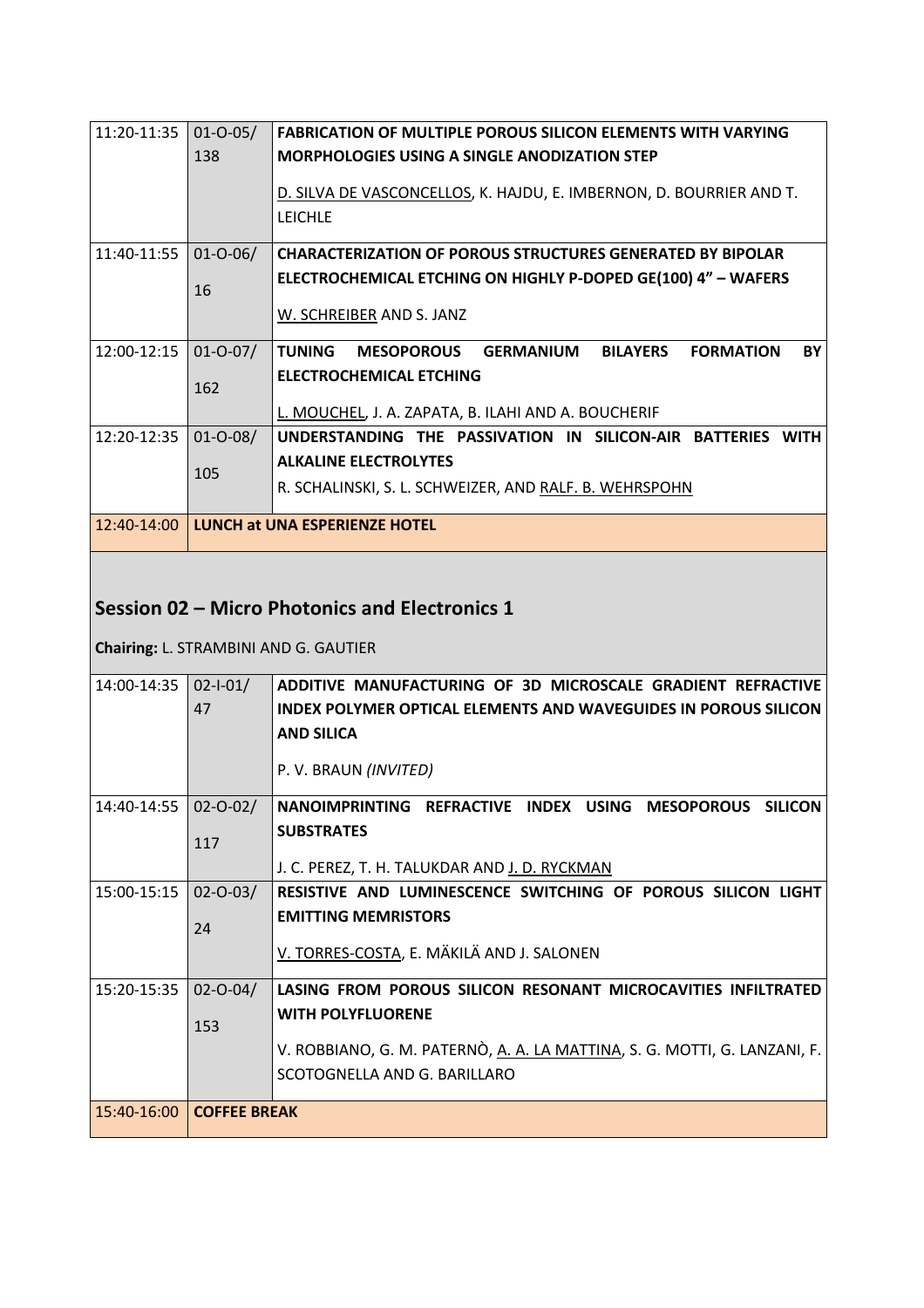#### **Session 02 – Micro Photonics and Electronics 2**

**Chairing:** L. CANHAM AND N. DE LEO

| 16:00-16:15 | $02 - 0 - 05/$         | RECORD CAPACITANCE DENSITY FROM THREE-DIMENSIONAL SILICON-BASED                       |
|-------------|------------------------|---------------------------------------------------------------------------------------|
|             |                        | <b>CAPACITOR: TOWARD EFFECTIVE ON-CHIP ENERGY STORAGE</b>                             |
|             | 152                    |                                                                                       |
|             |                        | L. STRAMBINI, A. PAGHI, S. MARIANI, A. SOOD, J. KALLIOMÄKI, P. JÄRVINEN, F. J         |
|             |                        | TOIA, M. SCURATI, M. MORELLI, A. LAMPERTI AND G. BARILLARO                            |
|             |                        |                                                                                       |
| 16:20-16:35 | $02 - 0 - 06/$         | POST-PROCESS CMOS AND BACKSIDE POROSIFICATION OF STANDARD                             |
|             | 176                    | <b>RESISTIVITY SILICON SUBSTRATE FOR ENHANCED RF PERFORMANCE</b>                      |
|             |                        | R. TUYAERTS, Q. VAN OVERMEERE, A. FAVACHE, C. WHYTE FERREIRA, G.                      |
|             |                        | SCHEEN AND J-P. RASKIN                                                                |
|             |                        |                                                                                       |
| 16:40-16:55 | $02 - 0 - 07/$         | <b>FOR</b><br><b>NITRIDE/POROUS</b><br><b>SILICON</b><br><b>ELECTRODE</b><br>TITANIUM |
|             |                        | <b>MICROSUPERCAPACITOR APPLICATIONS</b>                                               |
|             | 165                    |                                                                                       |
|             |                        | R. DAILLEAU, T. DEFFORGE, F. TRAN VAN AND G. GAUTIER                                  |
| 17:00-17:15 | $02 - 0 - 08/$         | <b>PLANAR-TYPE TRIAC WITH POROUS SILICON-BASED PERIPHERY STRUCTURE</b>                |
|             |                        |                                                                                       |
|             | 91                     | S. AUDIERE, Y. BUVAT, T. DEFFORGE, B. MORILLON, E. COLLARD, J. BILLOUE AND            |
|             |                        | G. GAUTIER                                                                            |
|             |                        |                                                                                       |
| 17:20-17:40 | Talk of the day voting |                                                                                       |
|             |                        |                                                                                       |

#### **POSTER Session and Dinner Buffet**

**Chairing:** G. MULA, H. SANTOS, F. GEOBALDO, H. SOHN, J.M. ZUIDEMA, C. PACHOLSKI, AND L. SANTINACCI

| 18:40-21:40 | 01 - Electrochemical and Metal-Assisted Chemical Etching (2) |  |  |  |  |
|-------------|--------------------------------------------------------------|--|--|--|--|
|             | 02 – Novel Preparation Techniques and Structures (6)         |  |  |  |  |
|             | 03 – Surface Chemistry and Pore Filling (5)                  |  |  |  |  |
|             | 04 – Micro Photonics and Luminescence (6)                    |  |  |  |  |
|             | 05 – Micro Systems and Electronics (2)                       |  |  |  |  |
|             | 06 – Medical Applications, Imaging and Therapy (4)           |  |  |  |  |
|             | 07 – Energy Storage and Conversion (2)                       |  |  |  |  |
|             | 08 – Sensors and Biosensors (15)                             |  |  |  |  |
|             | $09$ – Emerging Applications (1)                             |  |  |  |  |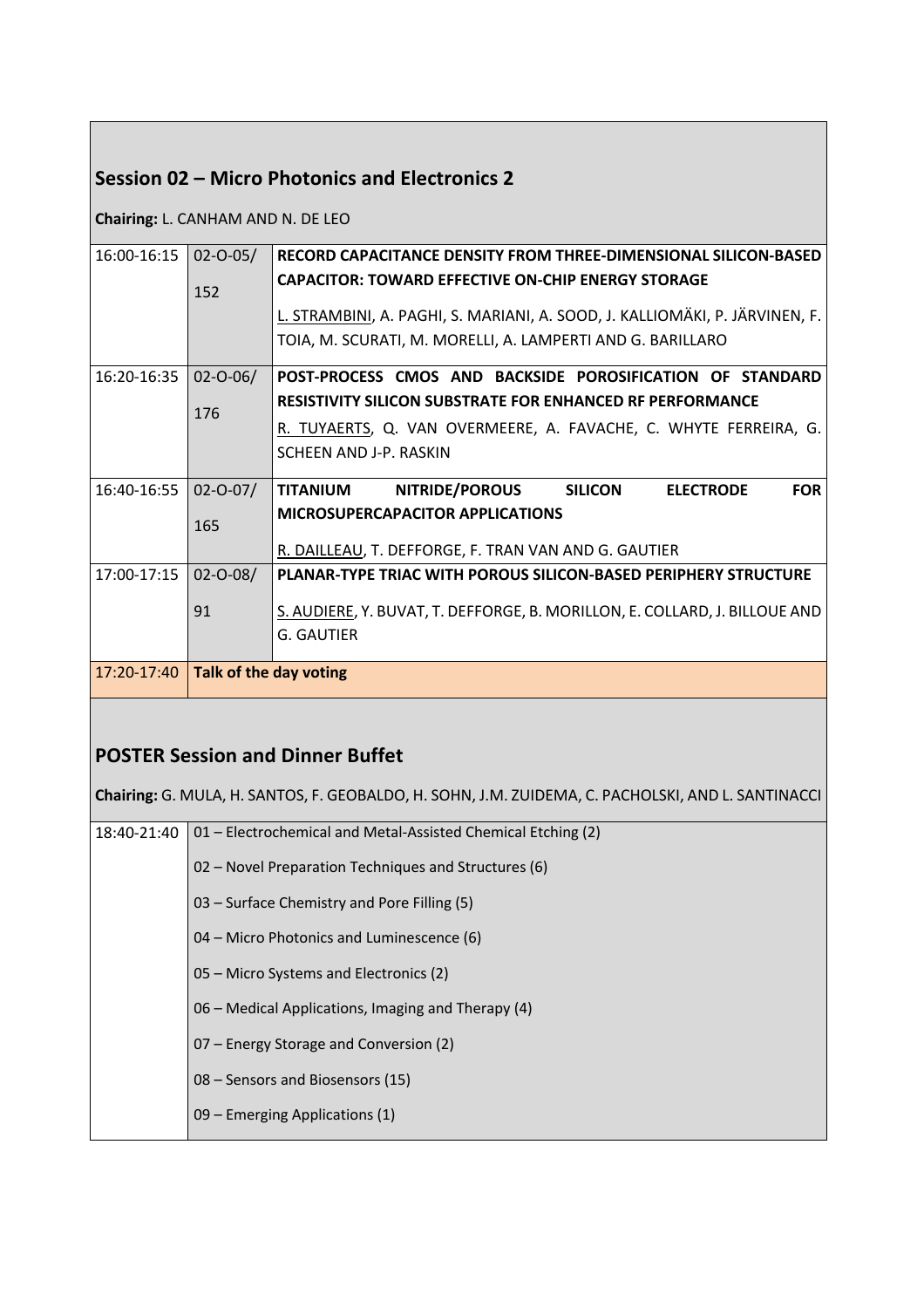| Topic 01 (Posters) - Electrochemical and Metal-Assisted Chemical Etching |                                                                                                                                               |  |  |  |
|--------------------------------------------------------------------------|-----------------------------------------------------------------------------------------------------------------------------------------------|--|--|--|
| $01-P-01/$                                                               | ELECTROCHEMICAL MICROMACHINING OF HOLLOW-CORE SILICA MICRO-BUBBLE<br>ARRAYS ON A SILICON CHIP FOR PERSPECTIVE ULTRA-SENSITIVE OPTICAL SENSING |  |  |  |
| 150                                                                      | Z. CHEN, L. STRAMBINI AND G. BARILLARO                                                                                                        |  |  |  |
| $01-P-02/$                                                               | <b>STUDY</b><br><b>FAST</b><br><b>BIPOLAR</b><br><b>OF</b><br>MESOPOROUS GERMANIUM POROSIFICATION<br><b>BY</b>                                |  |  |  |
| 163                                                                      | ELECTROCHEMICAL ETCHING USING STATISTICAL DESIGN OF EXPERIMENTS                                                                               |  |  |  |
|                                                                          | L. DEMOULIN, J. A. ZAPATA, R. M. AZIZIYAN, A. BOUCHERIF AND R. GOSSELIN                                                                       |  |  |  |
|                                                                          | Topic 02 (Posters) - Novel Preparation Techniques and Structures                                                                              |  |  |  |
| $02-P-01/$                                                               | BIOGENIC NANO-SILICON CARBIDE FUNCTIONALIZED WITH BISPHOSPHONATES FOR                                                                         |  |  |  |
| 102                                                                      | <b>ADSORPTION OF MANGANESE</b>                                                                                                                |  |  |  |
|                                                                          | O. HALUSKA, A. RAHMANI, A. SALAMI, P. TURHANEN, J. VEPSÄLÄINEN, R. LAPPALAINEN, V.-                                                           |  |  |  |
|                                                                          | P. LEHTO AND J. RIIKONEN                                                                                                                      |  |  |  |
| $02-P-02/$                                                               | HIGH ASPECT RATIO TIO2 NANOTUBE LAYERS                                                                                                        |  |  |  |
| 104                                                                      | M. ALIJANI, H. SOPHA, M. MOTOLA, S. NG AND J. M. MACAK                                                                                        |  |  |  |
| $02-P-03/$                                                               | HYBRID PLASMONIC/PHOTONIC CRYSTALS FOR OPTICAL DETECTION OF BACTERIAL                                                                         |  |  |  |
| 3                                                                        | <b>CONTAMINANTS</b>                                                                                                                           |  |  |  |
|                                                                          | G. M. PATERNÒ, L. MOSCARDI, S. DONINI, D. ARIODANTI, I. KRIEGEL, E. PARISINI, G.<br>LANZANI AND F. SCOTOGNELLA                                |  |  |  |
| $02-P-04/$<br>6                                                          | POROUS SILICON BASED ULTRA-BAND INFRARED ANTIREFLECTIVE AND<br><b>LIGHT</b><br><b>ABSORBING COATING</b>                                       |  |  |  |
|                                                                          | S. KESHAVARZI, A. KOVACS AND U. MESCHEDER                                                                                                     |  |  |  |
| $02-P-05/$                                                               | FROM POROUS GERMANIUM TO VERTICALLY ALIGNED NANORODS: A NEW APPROACH                                                                          |  |  |  |
| 46                                                                       | TO ENABLE HIGH PERFORMANCE ON-CHIP ANODES                                                                                                     |  |  |  |
|                                                                          | L. DEMOULIN, M. R. AZIZIYAN, D. MACHON, R. ARES AND A. BOUCHERIF                                                                              |  |  |  |
| $02-P-06/$                                                               | RECENT ADVANCEMENTS IN MORPHOLOGIES OF TIO2 NANOTUBE LAYERS                                                                                   |  |  |  |
| 173                                                                      | M. SEPÚLVEDA, I. SALDAN, H. SOPHA AND J. M. MACAK                                                                                             |  |  |  |
|                                                                          | Topic 03 (Posters) - Surface Chemistry and Pore Filling                                                                                       |  |  |  |
| $03-P-01/$                                                               | APTAMER-BASED BIOSENSOR FOR TARGETING BIOMARKERS IN THE DIGESTIVE TRACT                                                                       |  |  |  |
| 81                                                                       | <b>FLUIDS</b>                                                                                                                                 |  |  |  |
|                                                                          | S. ARSHAVSKY-GRAHAM, R. SALAMA, L. DAHAN, N. MASSAD-IVANIR AND E. SEGAL                                                                       |  |  |  |
| 03-P-02/                                                                 | HYBRID THERMOELECTRIC MATERIALS BASED ON MESOPOROUS SILICON FILLED WITH                                                                       |  |  |  |
| 113                                                                      | POLY-3,4-ETHYLENDIOXYTHIOPHEN (PEDOT) POLYMER                                                                                                 |  |  |  |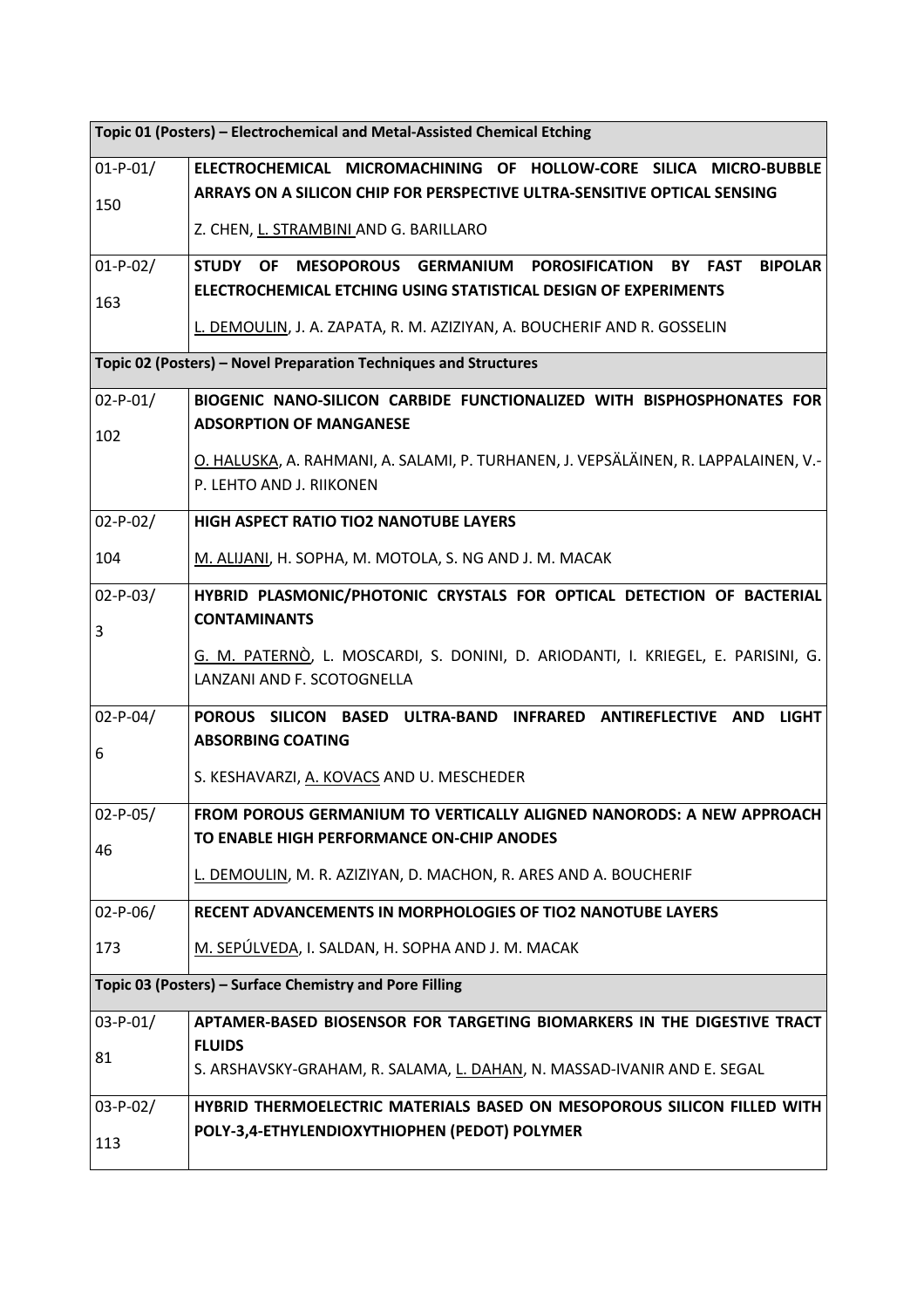|                | M. MAY AND P. HUBER                                                                               |  |  |  |  |
|----------------|---------------------------------------------------------------------------------------------------|--|--|--|--|
| $03-P-03/$     | POLYPYRROLE DEPOSITION ON NANOPOROUS SILICON SURFACE FUNCTIONALIZED                               |  |  |  |  |
|                | WITH RAB7 PROTEIN. TOWARD SURFACE IMPRINTING FOR HIGH-SENSITIVITY OPTICAL                         |  |  |  |  |
| 124            | <b>SENSING</b>                                                                                    |  |  |  |  |
|                | T. DI GIULIO, C. MALITESTA, M. DE LUCA, C. BUCCI, S. MARIANI, L. STRAMBINI, G. BARILLARO          |  |  |  |  |
|                | AND E. MAZZOTTA                                                                                   |  |  |  |  |
| $03 - P - 04/$ | INVESTIGATION OF THERMALLY INDUCED POROUS GERMANIUM TRANSFORMATION                                |  |  |  |  |
| 54             | FOR THE GROWTH OF III-V SOLAR CELLS ON POROUS GE                                                  |  |  |  |  |
|                | A. B. POUNGOUE MBEUNMI, R. ARVINTE, A. DUPUY, S. SAUZE, R. ARÈS, S. FAFARD AND A.                 |  |  |  |  |
|                | <b>BOUCHERIF</b>                                                                                  |  |  |  |  |
| 03-P-05/       | POROUS SILICON DERIVATIZATION BY AN ALLYL-GLUCOSE FOR PROTEIN HOSTING                             |  |  |  |  |
| 95             | R. MORETTA, L. SERPICO, M. DE NISCO, F. CERMOLA, S. PEDATELLA, I. REA AND L. DE<br><b>STEFANO</b> |  |  |  |  |
|                | Topic 04 (Posters) - Micro Photonics and Luminescence                                             |  |  |  |  |
| $04 - P - 01/$ | HIGH FIGURE OF MERIT INTERFEROMETRIC SENSORS: EXCEEDING THE SENSITIVITY OF                        |  |  |  |  |
| 119            | <b>BULK POROUS SILICON VIA WAVEGUIDE DISPERSION</b>                                               |  |  |  |  |
|                | T. H. TALUKDAR, I. KRAVCHENKO AND J. D. RYCKMAN                                                   |  |  |  |  |
| $04 - P - 02/$ | ACCURATE DETERMINATION OF THE OPTICAL CONSTANTS OF POROUS SILICON FROM                            |  |  |  |  |
| 25             | <b>SELF-STANDING LAYERS</b>                                                                       |  |  |  |  |
|                | R. RAMADAN, V. TORRES-COSTA AND R. J. MARTÍN-PALMA                                                |  |  |  |  |
| $04 - P - 03/$ | DESIGN OF POROUS SILICON MICRODEVICES WITH SPECIFIC OPTOACOUSTIC RESPONSES                        |  |  |  |  |
| 50             | L. FORZANI, C. G.MENDEZ, R. URTEAGA AND A. E. HUESPE                                              |  |  |  |  |
| $04 - P - 04/$ | MORPHOLOGICAL, STOICHIOMETRIC, AND PHOTOPHYSICAL CONTROL OF PEROVSKITES                           |  |  |  |  |
| 53             | <b>USING POROUS SILICON NANOTUBES</b>                                                             |  |  |  |  |
|                | R. GONZALEZ-RODRIGUEZ AND J. L. COFFER                                                            |  |  |  |  |
| $04 - P - 05/$ | POROSITY AND REFRACTIVE INDEX DETERMINATION BY FRACTAL ANALYSIS OF POROUS                         |  |  |  |  |
| 160            | <b>FILMS</b>                                                                                      |  |  |  |  |
|                | I. SARDAÑA-ORTEGA AND V. TORRES-COSTA                                                             |  |  |  |  |
| $04 - P - 06/$ | POROUS GERMANIUM TUNED OPTICAL FILTERS BY OBLIQUE ANGLE EVAPORATION                               |  |  |  |  |
| 161            | I. SARDAÑA-ORTEGA AND V. TORRES-COSTA                                                             |  |  |  |  |
|                | Topic 05 (Posters) - Micro Systems and Electronics                                                |  |  |  |  |
| $05 - P - 01/$ | BOOSTING STATIC AND DYNAMIC PERFORMANCE OF INTEGRATED POWER DIODES USING                          |  |  |  |  |
|                | PERIPHERAL NANOSTRUCTURED POROUS SILICON                                                          |  |  |  |  |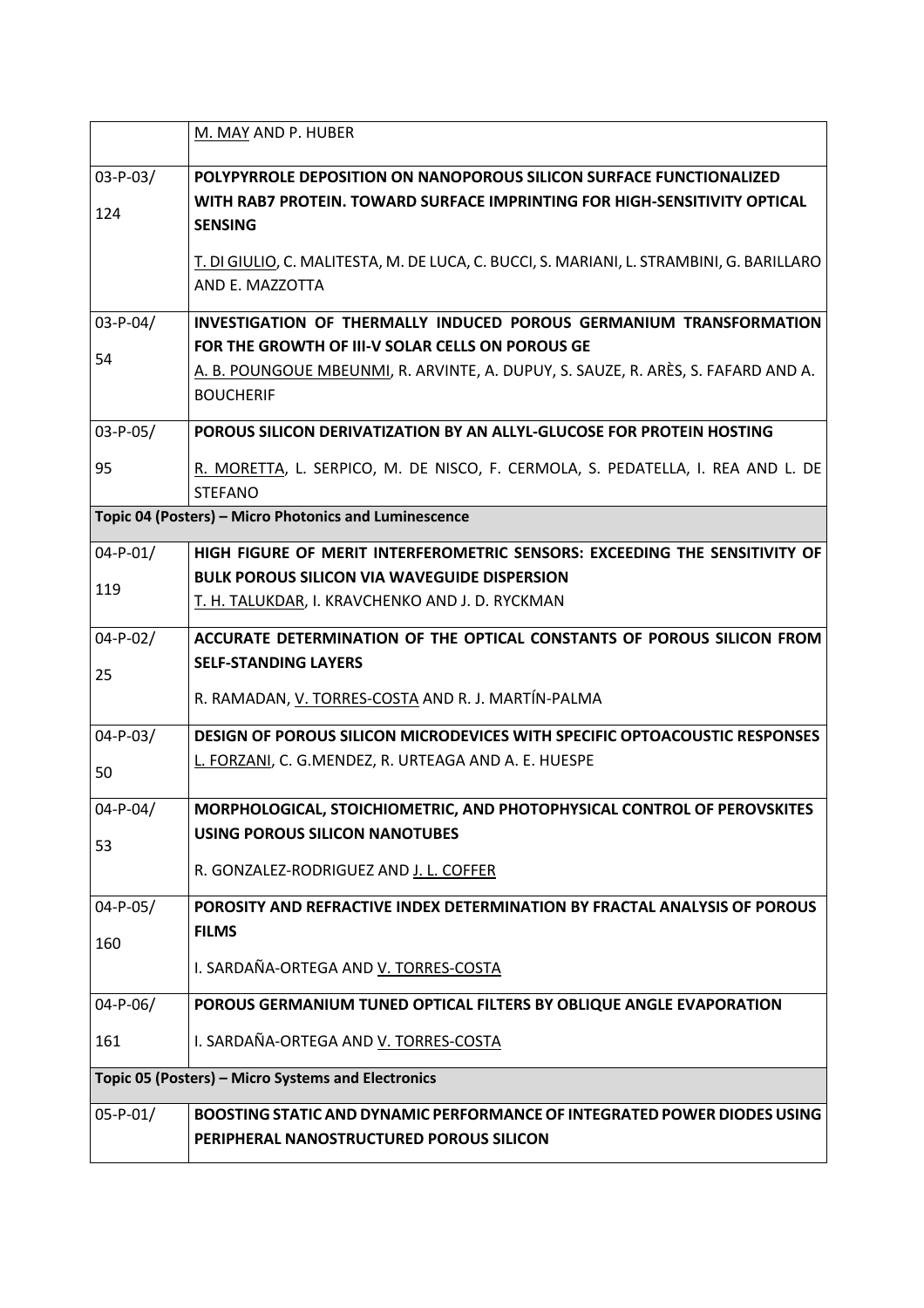| 145                   | A. PAGHI, L. STRAMBINI, M. SAMBI, M. MARCHESI, M. MORELLI AND GIUSEPPE BARILLARO                                          |  |  |  |  |
|-----------------------|---------------------------------------------------------------------------------------------------------------------------|--|--|--|--|
| $05 - P - 02/$        | MAGNETIC CHARACTERIZATION OF POROUS SILICON - COBALT NANOPARTICLE                                                         |  |  |  |  |
| 80                    | <b>COMPOSITE FOR RF DEVICE APPLICATION</b>                                                                                |  |  |  |  |
|                       | T. DEFFORGE, P. GRANITZER, J. BILLOUE, B. LE BORGNE, G. GAUTIER AND K. RUMPF                                              |  |  |  |  |
|                       | Topic 06 (Posters) - Medical Applications, Imaging and Therapy                                                            |  |  |  |  |
| 06-P-01/              | WATER SOLUBLE SILICON QUANTUM DOTS AS DRUG DELIVERY MATERIALS                                                             |  |  |  |  |
| 69                    | K. KOH, D. JUNG AND H. SOHN                                                                                               |  |  |  |  |
| $06-P-02/$            | ULTRASOUND-ASSISTED DRUG RELEASE FROM BIODEGRADABLE POROUS SILICON                                                        |  |  |  |  |
| 141                   | <b>NANOPARTICLES</b>                                                                                                      |  |  |  |  |
|                       | A. SVIRIDOV, U. TSURIKOVA, D. MAKSUTOVA, M. GONGALSKY, V. EGOSHINA, V. ANDREEV,                                           |  |  |  |  |
|                       | A. KUDRYAVTSEV AND L. OSMINKINA                                                                                           |  |  |  |  |
| $06 - P - 03/$        | SELECTED DESIGNS OF POROUS SILICON-POLYCAPROLACTONE COMPOSITE SCAFFOLDS:                                                  |  |  |  |  |
| 103                   | DRUG DELIVERY AND IN VITRO INTERACTIONS                                                                                   |  |  |  |  |
|                       | N. K. BODIFORD, S. J. P. MCINNES, N. SCHURTLEFF, N. H. VOELCKER AND J. L. COFFER                                          |  |  |  |  |
| $06-P-04/$            | EFFICACY OF TARGETED POROUS SI NANOPARTICLES DELIVERING VEGF-SIRNA TO A                                                   |  |  |  |  |
| 158                   | <b>RABBIT MODEL OF RETINAL ANGIOGENESIS</b>                                                                               |  |  |  |  |
|                       | J. GRONDEK, K. HUFFMAN, M. CAVICHINI, A. WARTER, F. KALAW, L. CHENG, E. LEE, R. FAN,                                      |  |  |  |  |
|                       | W. FREEMAN AND M. SAILOR                                                                                                  |  |  |  |  |
|                       | Topic 07 (Posters) – Energy Storage and Conversion                                                                        |  |  |  |  |
| $07 - P - 01/$        | POROUS GERMANIUM AS ANODE MATERIAL FOR BATTERIES                                                                          |  |  |  |  |
| 122                   | A. N. SOSA, I. GONZÁLEZ, A. TREJO AND M. CRUZ- IRISSON                                                                    |  |  |  |  |
| $07 - P - 02/$<br>174 | THE EMPIR PROJECT NANOWIRES: HIGH THROUGHPUT METROLOGY OF ENERGY<br>HARVESTINGDEVICES BASED ON (POROUS SILICON) NANOWIRES |  |  |  |  |
|                       | Z. LI, F. PIQUEMAL, R. KOOPS, P. KLAPETEK, L. BOARINO, N. DE LEO, E. CARA, U. BRAND, N.                                   |  |  |  |  |
|                       | GOGNEAU, J. LARSEN, J. FIDELUS, H. SAVIN, M. CAIN, G. CROSS, C. SCHWALB, E. PEINER, T.                                    |  |  |  |  |
|                       | GOTSZALK, J. RODRÍGUEZ VIEJO AND D. PELLERIN                                                                              |  |  |  |  |
|                       | Topic 08 (Posters) - Sensors and Biosensors                                                                               |  |  |  |  |
| $08 - P - 01/$        | LAYER-BY-LAYER NANO-ASSEMBLY OF CHARGED POLYELECTROLYTES ENGINEERED WITH                                                  |  |  |  |  |
| 144                   | BIORECEPTORS FOR HIGH-SENSITIVITY LABEL-FREE BIOSENSING WITH POROUS SILICON                                               |  |  |  |  |
|                       | S. MARIANI, V. ROBBIANO, L. STRAMBINI, A. DEBRASSI, G. EGRI, L. DÄHNE AND G.<br><b>BARILLARO</b>                          |  |  |  |  |
|                       |                                                                                                                           |  |  |  |  |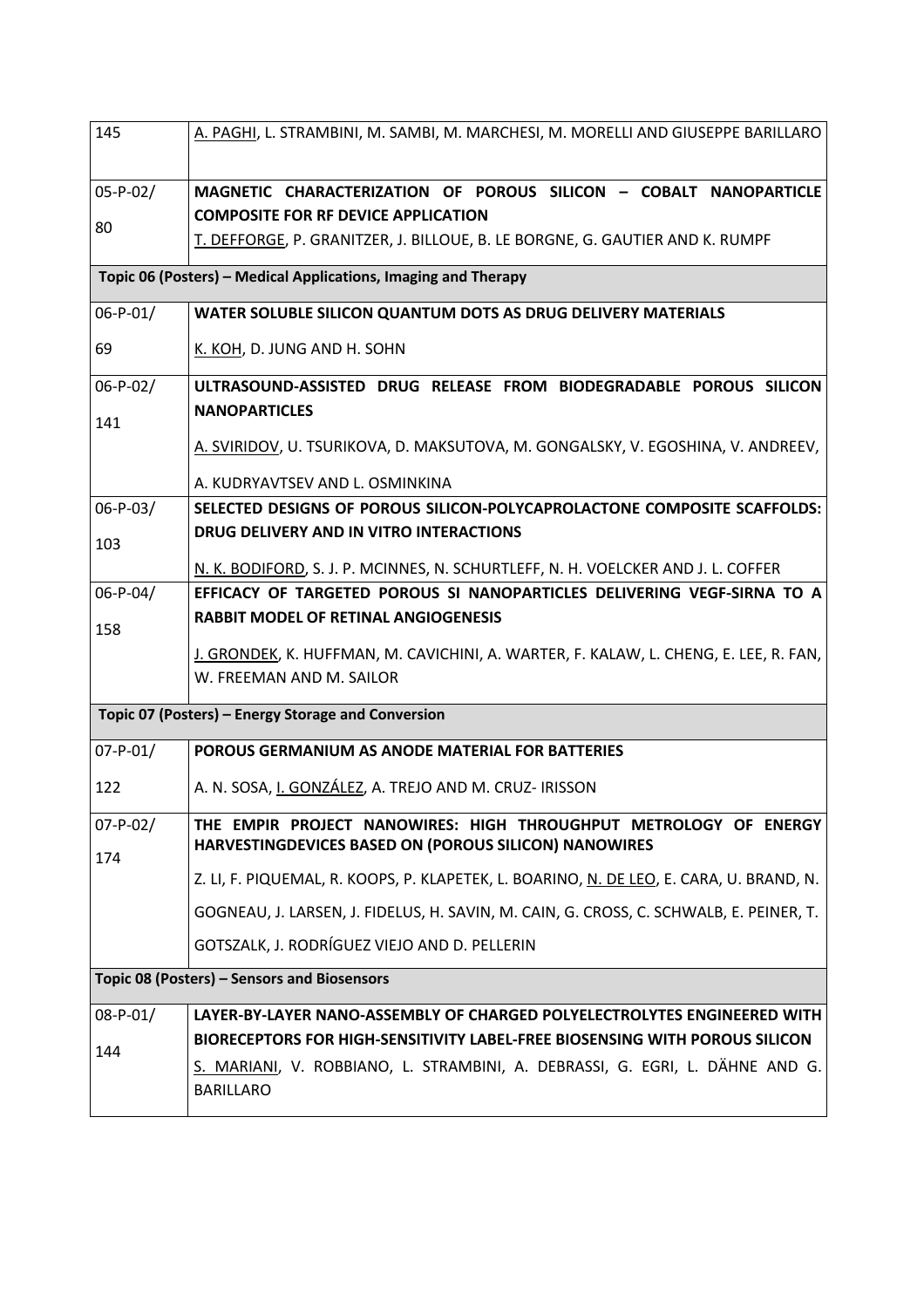| $08 - P - 02/$ | A NANOSTRUCTURED ZNO-BASED BIOSENSOR FOR CHRONIC LYMPHATIC LEUKEMIA                                              |  |  |  |  |
|----------------|------------------------------------------------------------------------------------------------------------------|--|--|--|--|
| 76             | <b>DIAGNOSIS</b>                                                                                                 |  |  |  |  |
|                | T. CRISCI, G. CHIANESE, M. CASALINO, M. GIOFFRÈ, M. TERRACCIANO, N. BORBONE, G.                                  |  |  |  |  |
|                | OLIVIERO, I. REA AND L. DE STEFANO                                                                               |  |  |  |  |
|                |                                                                                                                  |  |  |  |  |
| 08-P-03/       | ENHANCING THE SENSITIVITY OF SURFACE PLASMON RESONANCE SENSORS USING                                             |  |  |  |  |
| 32             | <b>POROUS SILICON</b>                                                                                            |  |  |  |  |
|                | R. F. BALDERAS-VALADEZ AND C. PACHOLSKI                                                                          |  |  |  |  |
| $08-P-04/$     | <b>ANTIFUNGAL SUSCEPTIBILITY TESTING OF ASPERGILLUS NIGER ON SILICON MICROWELLS</b>                              |  |  |  |  |
| 65             | BY INTENSITY-BASED REFLECTOMETRIC INTERFERENCE SPECTROSCOPY                                                      |  |  |  |  |
|                | C. HEUER, H. LEONARD, N. NITZAN, A. LAVY-ALPEROVITCH, N. MASSAD-IVANIR, T. SCHEPER                               |  |  |  |  |
|                | AND E. SEGAL                                                                                                     |  |  |  |  |
| $08 - P - 05/$ | SILVER-DECORATED PHOTOLUMINESCENT POROUS SILICON SENSORS FOR HF VAPOUR                                           |  |  |  |  |
|                | <b>DETECTION</b>                                                                                                 |  |  |  |  |
| 14             |                                                                                                                  |  |  |  |  |
|                | R. VERCAUTEREN, A. CHAIX, L. A. FRANCIS AND M. SAILOR                                                            |  |  |  |  |
| 08-P-06/       | LABEL-FREE SERS ANALYSIS OF LIFE CYCLE IN ESCHERICHIA COLI AND STAPHYLOCOCCUS                                    |  |  |  |  |
| 125            | <b>EPIDERMIDIS STRAINS</b>                                                                                       |  |  |  |  |
|                | N. PACCOTTI, F. BOSCHETTO, S. HORIGUCHI, E. MARIN, A. CHIADÒ, C. NOVARA, F.                                      |  |  |  |  |
|                | GEOBALDO, F. GIORGIS AND G. PEZZOTTI                                                                             |  |  |  |  |
| 08-P-07/       | MULTIPLEXED BIOMARKER DETECTION WITH POROUS SILICON-BASED APTASENSORS IN                                         |  |  |  |  |
|                | <b>3D-PRINTED MICROFLUIDIC DEVICES</b>                                                                           |  |  |  |  |
| 92             | S. ARSHAVSKY-GRAHAM, K. AWAWDEH, M. MASSAD-IVANIR, J. BAHNEMANN AND E. SEGAL                                     |  |  |  |  |
|                |                                                                                                                  |  |  |  |  |
| 08-P-08/       | GRAPHENE OXIDE-POROUS SILICON BASED BIOSENSOR FOR TEMPESTIVE DIAGNOSIS OF                                        |  |  |  |  |
| 75             | <b>BRUGADA SYNDROME</b>                                                                                          |  |  |  |  |
|                | R. MORETTA, C. SCHIATTARELLA, M. TERRACCIANO, N. BORBONE, G. OLIVIERO, I. REA AND                                |  |  |  |  |
|                | L. DE STEFANO                                                                                                    |  |  |  |  |
| 08-P-09/       | <b>COBINAMIDE-BASED POROUS SILICON OPTICAL SENSOR FOR THE SELECTIVE COLLECTION</b>                               |  |  |  |  |
| 38             | AND DETECTION OF HYDROGEN CYANIDE                                                                                |  |  |  |  |
|                | S. VIJAYAKUMAR, A. CHAIX, Y-S. LU, G. R. BOSS, M.J. SAILOR, J. S. HA, C. E. WAHL AND D. E.                       |  |  |  |  |
|                | <b>HUNKA</b>                                                                                                     |  |  |  |  |
| $08 - P - 10/$ | LABEL-FREE<br><b>CARBON-STABILISED</b><br><b>POROUS</b><br><b>SILICON</b><br><b>FOR</b><br><b>ULTRASENSITIVE</b> |  |  |  |  |
| 39             | ELECTROCHEMICAL OLIGONUCLEOTIDE DETECTION                                                                        |  |  |  |  |
|                | G. CHIN, K. GUO, R. B. VASANI, N. H. VOELCKER AND B. PRIETOSIMON                                                 |  |  |  |  |
|                |                                                                                                                  |  |  |  |  |
| $08 - P - 11/$ | LOW-DIMENSIONAL POROUS COMPOSITE STRUCTURE BASED ON TIO2 AND GRAPHENE                                            |  |  |  |  |
| 49             | <b>OXIDE: SYNTHESIS AND CHEMICAL SENSING PROPERTIES</b>                                                          |  |  |  |  |
|                |                                                                                                                  |  |  |  |  |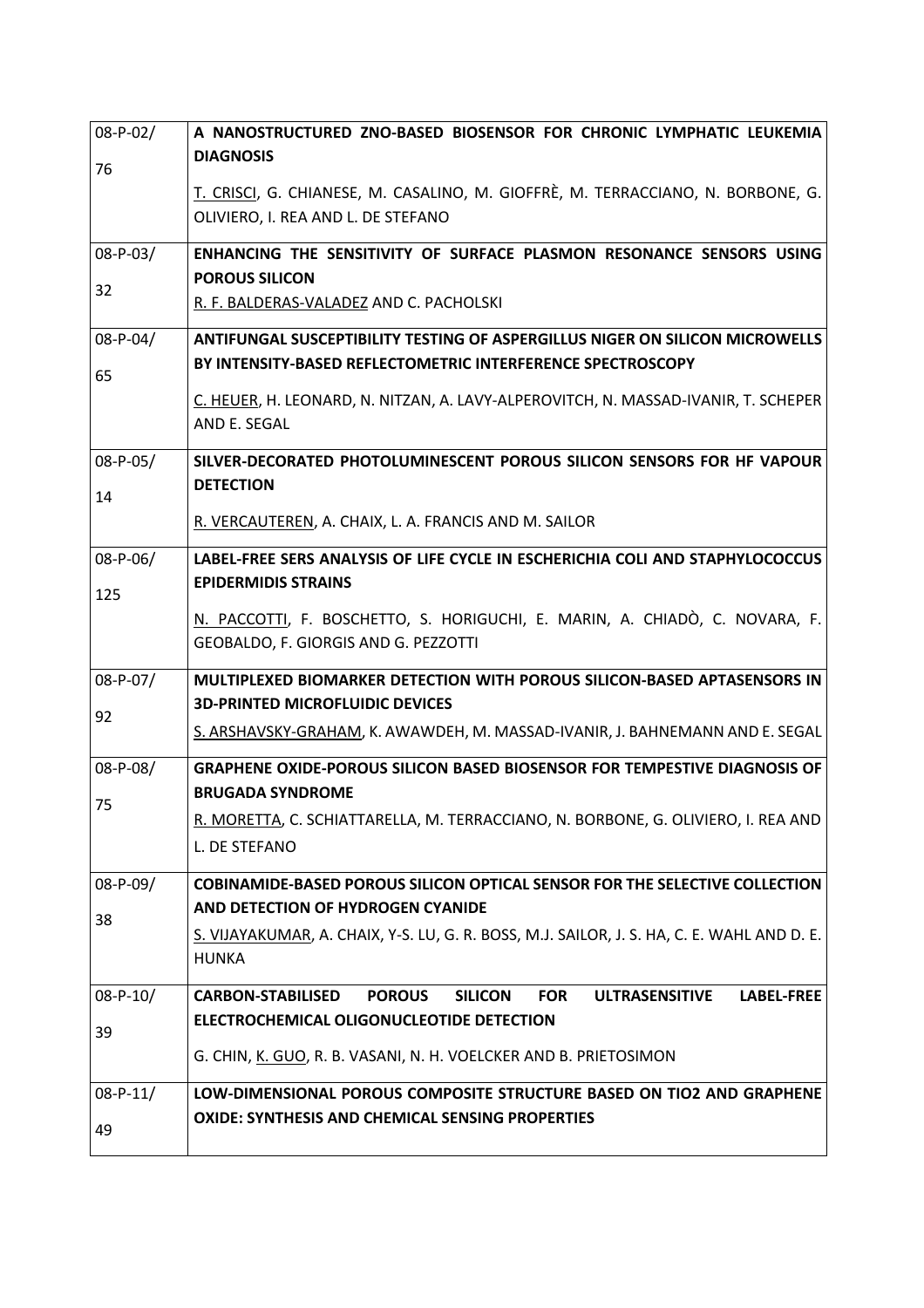|                | V. GALSTYAN, A. PONZONI, I. KHOLMANOV, M. M. NATILE, A. GLISENTI, E. COMINI AND G.  |  |  |  |  |
|----------------|-------------------------------------------------------------------------------------|--|--|--|--|
|                | <b>SBERVEGLIERI</b>                                                                 |  |  |  |  |
| $08-P-12/$     | <b>FUNCTIONALIZED THERMALLY CARBONIZED RE-ETCHED NANOPOROUS SILICON FILTERS</b>     |  |  |  |  |
|                | <b>FOR ON-SITE MEASUREMENT OF LOW METAL CONCENTRATIONS IN WATER</b>                 |  |  |  |  |
| 166            |                                                                                     |  |  |  |  |
|                | A. RAHMANI, T. TIIHONEN, K. TAMAROV, V.P. LEHTO AND J. RIIKONEN                     |  |  |  |  |
| $08 - P - 13/$ | PASSIVATED POROUS SILICON MEMBRANES FOR THE OPTICAL DETECTION OF BACTERIA           |  |  |  |  |
| 169            | <b>THROUGH THEIR LYSATE</b>                                                         |  |  |  |  |
|                | R. VERCAUTEREN, C. W. FERREIRA, A. LEPRINCE, J. MAHILLON AND L.A. FRANCIS           |  |  |  |  |
| $08-P-14/$     | SIGNAL PROCESSING TECHNIQUES TO IMPROVE SIGNAL-TO-NOISE AND LOWER THE LIMIT         |  |  |  |  |
| 175            | OF DETECTION FOR POROUS SILICON BIOSENSORS                                          |  |  |  |  |
|                | S. J. WARD, R. LAYOUNI, S. ARSHAVSKY-GRAHAM, E. SEGAL, S. M. WEISS                  |  |  |  |  |
| $08 - P - 15/$ | INVESTIGATION OF H1N1 INFLUENZA VIRUS INTERACTION WITH A POROUS LAYER OF            |  |  |  |  |
| 139            | SILICON NANOWIRES FOR SENSING APPLICATIONS                                          |  |  |  |  |
|                | K.A. GONCHAR, D. V. MOISEEV, I. V. BOZHEV, S. N. AGAFILUSHKINA, M. B. GONGALSKY, N. |  |  |  |  |
|                | YU. SAUSHKIN, J. V. SAMSONOVA AND L. A. OSMINKINA                                   |  |  |  |  |
|                | Topic 09 (Posters) - Emerging Applications                                          |  |  |  |  |
| $09 - P - 01/$ | ACCURATE DETERMINATION OF POROSITY AND PORE SIZE DISTRIBUTION FOR NANO-             |  |  |  |  |
| 167            | <b>AND MESO-POROUS SILICON</b>                                                      |  |  |  |  |
|                | S. JANZ, S. LAWUNDY AND W. SCHREIBER                                                |  |  |  |  |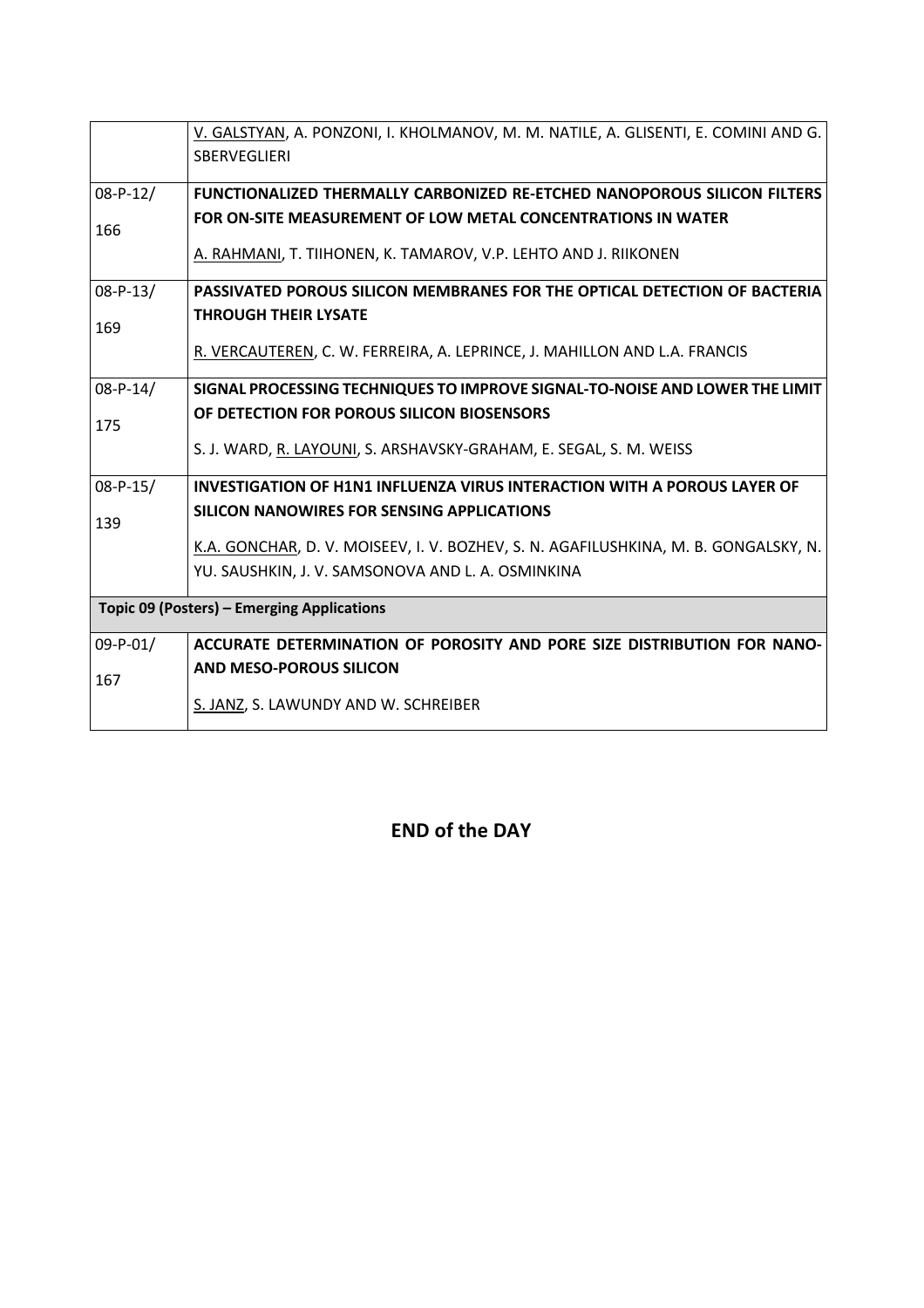# TUESDAY 29.03.2022

| Time                                                                | Presentation        | <b>TITLE</b>                                                              |
|---------------------------------------------------------------------|---------------------|---------------------------------------------------------------------------|
|                                                                     | <b>Number</b>       | Authors                                                                   |
|                                                                     |                     |                                                                           |
|                                                                     |                     | Session 03 - Novel Preparation Techniques and Structures & Emerging       |
| <b>Applications 1</b>                                               |                     |                                                                           |
|                                                                     |                     | Chairing: P. V. BRAUN AND B. AZEREDO                                      |
| 09:00-09:35                                                         | $03 - 1 - 01/$      | PHOTONICALLY-PLASMONICALLY ENCODED SILICONE LENSES FOR                    |
|                                                                     | 146                 | SMARTPHONE-BASED MICROSCOPY AND IMAGING                                   |
|                                                                     |                     | S. MARIANI, M. CORSI, V. ROBBIANO, R. IGLIO, A. A. LA MATTINA, P. NADIMI, |
|                                                                     |                     | J. WANG, B. KIM, T. KUMERIA, M. J. SAILOR AND G. BARILLARO (INVITED)      |
| 09:40-9:55                                                          | $03 - 0 - 02/$      | USING POROUS SILICON TEMPLATE PROPERTIES TO DIRECT LEAD HALIDE            |
|                                                                     | 116                 | PEROVSKITE PHOTOPHYSICS                                                   |
|                                                                     |                     | V. C. P. DA COSTA, R. GONZALEZ-RODRIGUEZ, G. DELPORT, K. FROHNA, S. D.    |
|                                                                     |                     | STRANKS, L. T. CANHAM AND J. L. COFFER                                    |
| 10:00-10:15                                                         | $03 - 0 - 03/$      | <b>STRUCTURAL ENGINEERING OF MAGNETIC ALUMINA NANOTUBES</b>               |
|                                                                     | 23                  | A. ROJAS, J. T. DOMAGALSKI, E. XIFRE-PEREZ, J. FERRE-BORULL AND L. F.     |
|                                                                     |                     | <b>MARSAL</b>                                                             |
| 10:20-10:35                                                         | $03 - 0 - 04/$      | <b>SCALE-UP OF ANODIC TIO2 NANOTUBE LAYERS</b>                            |
|                                                                     | 40                  | H. SOPHA, M. MOTOLA, S. WOON NG AND J. M. MACAK                           |
| 10:40-10:55                                                         | $03 - 0 - 05/$      | POROUS BIVO4-BASED PHOTOANODES FOR PHOTOCATALYSIS IN ORGANIC              |
|                                                                     | 37                  | <b>MEDIA</b>                                                              |
|                                                                     |                     | N.K. MCMILLAN, M. PURVIS, D. LOPEZ, G. LEEM AND B. D. SHERMAN             |
|                                                                     |                     |                                                                           |
| 11:00-11:20                                                         | <b>COFFEE BREAK</b> |                                                                           |
|                                                                     |                     |                                                                           |
| Session 03 - Novel Preparation Techniques and Structures & Emerging |                     |                                                                           |
| <b>Applications 2</b>                                               |                     |                                                                           |
|                                                                     |                     |                                                                           |

**Chairing:** L. STRAMBINI AND G. MULA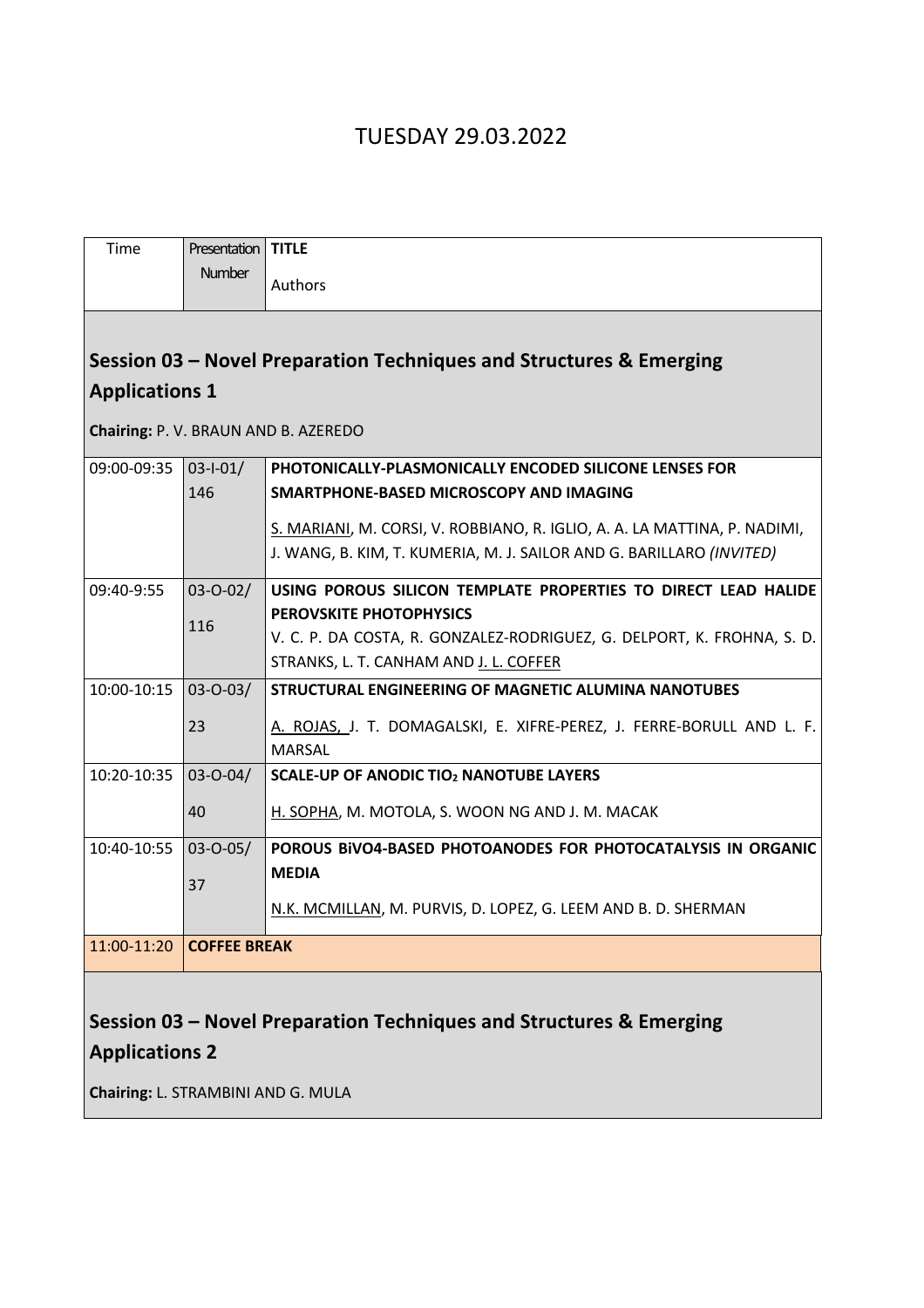| 11:20-11:35 | $03 - 0 - 06/$ | PREPARATION OF HYDROPHOBIC-OLEOPHILIC MATERIALS BASED<br><b>ON</b>                |
|-------------|----------------|-----------------------------------------------------------------------------------|
|             |                |                                                                                   |
|             |                | <b>NANOPOROUS ANODIC ALUMINA</b>                                                  |
|             | 66             |                                                                                   |
|             |                | A. ROJAS, L. K. ACOSTA, P. FORMENTIN AND L. F. MARSAL                             |
| 11:40-11:55 | $03 - 0 - 07/$ | HIERARCHICAL NANOSTRUCTURING OF<br><b>POROUS</b><br><b>SILICON</b><br><b>WITH</b> |
|             |                | REGENERATIVE ELECTROLESS ETCHING FOR BIOMEDICAL APPLICATIONS                      |
|             | 132            |                                                                                   |
|             |                | E. MÄKILÄ, A.-M. ANTON-WILLMORE, T. TEESALU, H. YU, M. AINDOW, L. T.              |
|             |                | CANHAM, K. W. KOLASINSKI AND J. SALONEN                                           |
|             |                |                                                                                   |
| 12:00-12:15 | $03 - 0 - 08/$ | PIEZOELECTROLYTIC ACTUATION IN POROUS SILICON                                     |
|             |                |                                                                                   |
|             | 5              | M. BRINKER, G. DITTRICH, C. RICHERT, P. LAKNER, T. KREKELER, T. F. KELLER, N.     |
|             |                | <b>HUBER AND P. HUBER</b>                                                         |
| 12:20-12:35 | $03 - 0 - 09/$ | SILICON NANOTUBE ARRAYS: A NOVEL INTRACELLULAR DELIVERY PLATFORM                  |
|             |                |                                                                                   |
|             | 63             | S. ASLANOGLOU, Y. CHEN, T. MURAYAMA, G. GERVINSKAS, J. TIAN, Y.                   |
|             |                | MORIKAWA, K. SUU, R. ELNATHAN AND N. H. VOELCKER                                  |
|             |                |                                                                                   |
| 12:40-14:00 |                | <b>LUNCH at UNA ESPERIENZE HOTEL</b>                                              |

# **Session 04 – Surface Chemistry and Pore Filling 1**

**Chairing:** L. SANTINACCI AND K. W. KOLASINSKI

| $14:00-14:35$ 04-1-01/   |                | OF.                                                                     |
|--------------------------|----------------|-------------------------------------------------------------------------|
|                          |                | ATOMIC LAYER DEPOSITION FOR SURFACE COATING AND FILLING                 |
|                          | 177            | <b>VARIOUS 1D NANOMATERIALS</b>                                         |
|                          |                | R. ZAZPE, H. SOPHA, S.M. THALLURI, M. RIHOVA, L. HROMADKO, J .RODRIGUEZ |
|                          |                | PEREIRA, J. M. MACAK (INVITED)                                          |
| 14:40-14:55 04-0-02/     |                | REFLECTANCE STUDY ON INFILTRATION OF RHODAMINE DYE INSIDE               |
|                          | 26             | NANOPOROUS ANODIC ALUMINA GRADIENT-INDEX FILTERS                        |
|                          |                | P. KAPRUWAN, J. FERRÉ-BORRULL AND L. F. MARSAL                          |
| 15:00-15:15              | $04 - 0 - 03/$ | MESOPOROUS SILICON FILLED WITH FUNCTIONALIZED MOLECULES FOR             |
|                          | 42             | <b>HYBRID THERMOELECTRICS</b>                                           |
|                          |                | N. GOSTKOWSKA-LEKNER, D. KOJDA, D. WALLACHER, K. HABICHT AND T.         |
|                          |                | <b>HOFMANN</b>                                                          |
| 15:20-15:35              | $04 - 0 - 04/$ | MAGNETIC NANOSPHERES WITHIN POROUS SILICON LIGHT EMITTING               |
|                          | 149            | <b>MICROPARTICLES</b>                                                   |
|                          |                |                                                                         |
|                          |                | E. CHISTÈ, A. SAMBUGARO, G. ISCHIA, M. GEROSA, P. MARZOLA, M. SCARPA    |
|                          |                | AND N. DALDOSSO                                                         |
| 15:40-16:00 COFFEE BREAK |                |                                                                         |
|                          |                |                                                                         |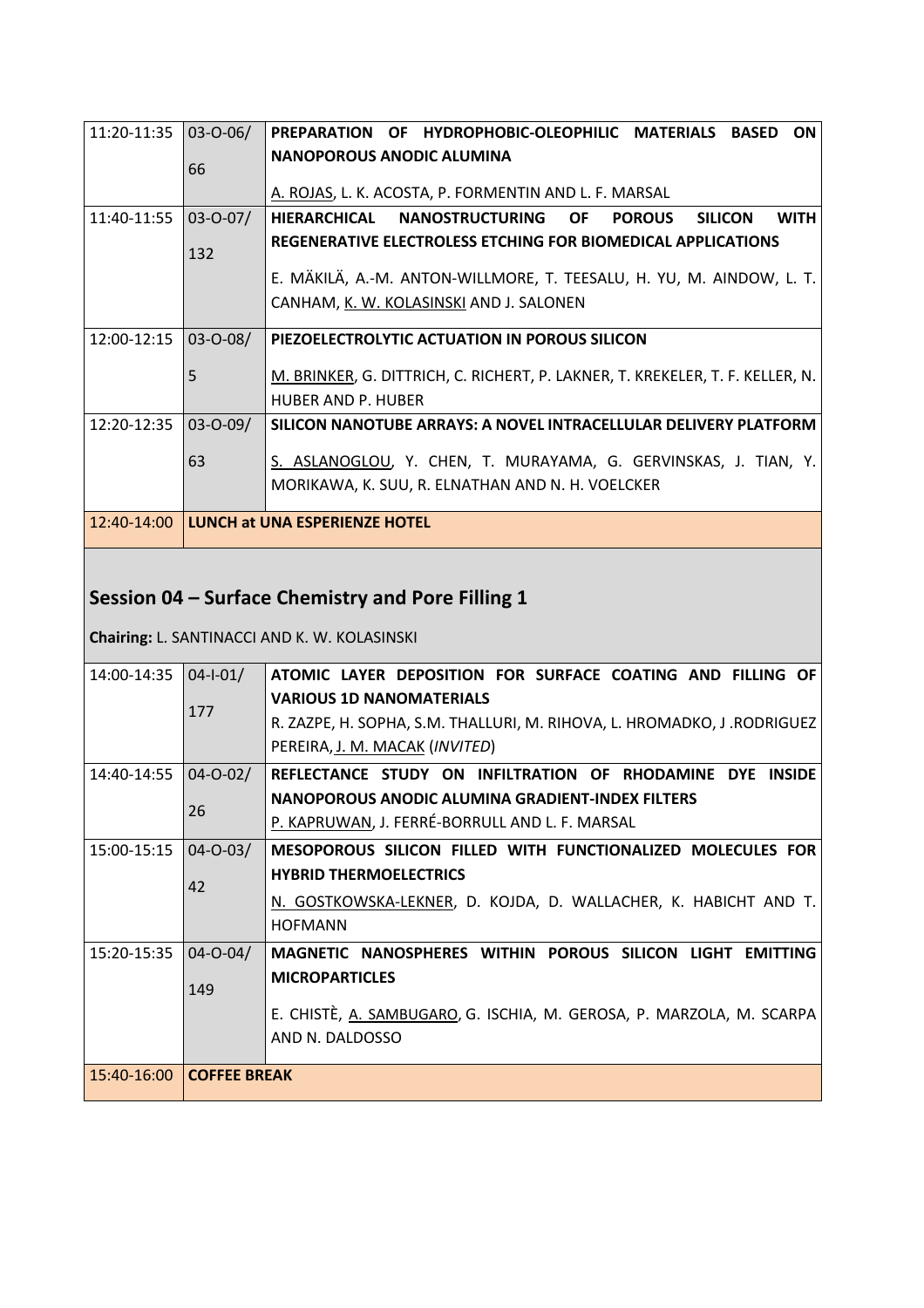# **Session 04 – Surface Chemistry and Pore Filling 2**

**Chairing:** J. MACAK AND F. CUNIN

| 16:00-16:15 | $04 - 0 - 05$          | <b>mRNA</b><br><b>WITH</b><br><b>POROUS</b><br><b>SILICON</b><br><b>NANONEEDLES</b><br><b>AND</b><br><b>DELIVERY</b> |
|-------------|------------------------|----------------------------------------------------------------------------------------------------------------------|
|             | 33                     | <b>NANOPARTICLES</b>                                                                                                 |
|             |                        | C. SPITERI, V. CAPRETTINI, D. MARTELLA, M. KAASALAINEN, E. MAKILA, J.                                                |
|             |                        | SALONEN AND C. CHIAPPINI                                                                                             |
| 16:20-16:35 | $04 - 0 - 06/$         | HARNESSING THE CHEMISTRY OF MESOPOROUS SILICON TO PREPARE                                                            |
|             | 159                    | "ARMOR-CLAD" ENZYMES WITH IMPROVED CATALYTIC PERFORMANCE                                                             |
|             |                        | Y.-S. LU, W. VUGS, L. BIEWENGA, Z. ZHOU, S. VIJAYAKUMAR, M. MERKX AND M.                                             |
|             |                        | J. SAILOR                                                                                                            |
| 16:40-16:55 | $04 - 0 - 07/$         | DESIGN OF ENGINEERED POROUS BIOSILICA NANOPARTICLES WITH                                                             |
|             | 95                     | ENHANCED GALUNISERTIB LOADING CAPACITY FOR DRUG DELIVERY                                                             |
|             |                        | <b>APPLICATIONS</b>                                                                                                  |
|             |                        | B. MIRANDA, C. TRAMONTANO, G. CHIANESE, C. FORESTIERE, I. REA, AND L. DE                                             |
|             |                        | <b>STEFANO</b>                                                                                                       |
| 17:00-17:15 | $04 - 0 - 08/$         | UNRAVELING MASS TRANSFER LIMITATIONS OF POROUS SILICON-BASED                                                         |
|             | 67                     | <b>APTASENSORS FOR PROTEIN DETECTION</b>                                                                             |
|             |                        | S. ARSHAVSKY-GRAHAM, E. BOYKO, R. SALAMA, S. ACKERMAN, T. SCHEPER, M.                                                |
|             |                        | <b>BERCOVICI AND E. SEGAL</b>                                                                                        |
|             |                        |                                                                                                                      |
| 17:20-17:40 | Talk of the day voting |                                                                                                                      |
| 18:00-19:00 | <b>CANHAM</b>          | <b>AWARD LECTURE</b>                                                                                                 |
|             | <b>AWARD</b>           | DR. MICHAEL J. SAILOR, UNIVERSITY OF CALIFORNIA, SAN DIEGO (USA)                                                     |
| 19:00-20:00 | <b>Free Time</b>       |                                                                                                                      |
| 20:00-21:40 | <b>DINNER</b>          |                                                                                                                      |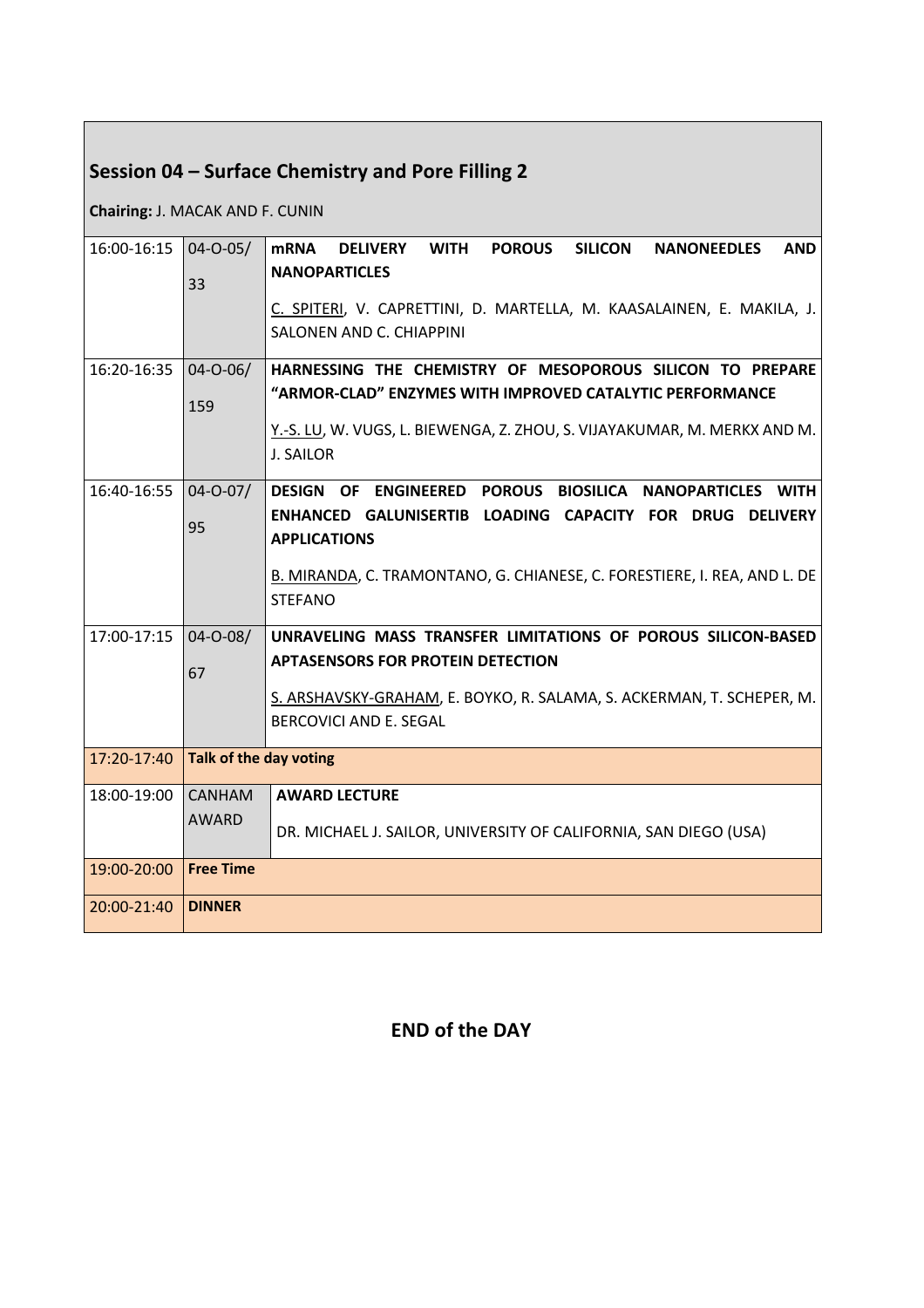# WEDNESDAY 30.03.2022

| Time                                  | Presentation        | <b>TITLE</b>                                                                   |
|---------------------------------------|---------------------|--------------------------------------------------------------------------------|
|                                       | Number              | Authors                                                                        |
|                                       |                     |                                                                                |
|                                       |                     | Session 05 - Sensors and Biosensors 1                                          |
|                                       |                     | Chairing: L. DE STEFANO AND C. PACHOLSKI                                       |
| 09:00-09:35 05-1-01/                  |                     | POROUS SILICON OPTICAL BIOSENSOR USING PEPTIDE-BASED CAPTURE                   |
|                                       | 114                 | <b>AGENT</b>                                                                   |
|                                       |                     | R. LAYOUNI, T. CAO, P. E. LAIBINIS, M. B. COPPOCK AND S. M. WEISS (INVITED)    |
| 09:40-9:55                            | $05 - 0 - 02/$      | LAYER-BY-LAYER GOLD NANOPARTICLE DECORATION OF POROUS SILICON                  |
|                                       | 97                  | FOR INTERFEROMETRIC AND HYBRID PHOTONIC/PLASMONIC (BIO)SENSING                 |
|                                       |                     | A. PAGHI, S. MARIANI, A. A. LA MATTINA, A. DEBRASSI, L. DÄHNE AND G.           |
|                                       |                     | <b>BARILLARO</b>                                                               |
| 10:00-10:15                           |                     |                                                                                |
|                                       | $05 - 0 - 03/$      | CARBON-STABILIZED POROUS SILICON AS ELECTROCHEMICAL SENSING<br><b>PLATFORM</b> |
|                                       | $\overline{2}$      |                                                                                |
|                                       |                     | M. ALBA, K. GUO, R. J. TOH, A. SHARMA, E. ÁLVAREZ DE EULATE, T. R.             |
|                                       |                     | GENGENBACH, X. CETÓ, N. H. VOELCKER AND B. PRIETO-SIMON                        |
| 10:20-10:35                           | $05 - 0 - 04/$      | HYPERCHROMATIC STRUCTURAL<br><b>COLOR: PERCEPTUALLY</b><br><b>ENHANCED</b>     |
|                                       | 120                 | <b>BIOSENSING BY THE NAKED EYE OR SMARTPHONE</b>                               |
|                                       |                     | T. H. TALUKDAR, B. MCCOY, S. K. TIMMINS, T. KHAN AND J. D. RYCKMAN             |
| 10:40-10:55                           | $05 - 0 - 05/$      | APTAMER BASED DETECTION OF MYCOTOXINS BY SERS-ACTIVE AG-COATED                 |
|                                       | 123                 | <b>POROUS SILICON-PDMS MICROFLUIDIC DEVICES</b>                                |
|                                       |                     | C. NOVARA, A. CHIADO', N. PACCOTTI, T. ASAI, G. PEZZOTTI, P. RIVOLO, F.        |
|                                       |                     | GEOBALDO, F. GIORGIS                                                           |
| 11:00-11:20                           | <b>COFFEE BREAK</b> |                                                                                |
|                                       |                     |                                                                                |
|                                       |                     |                                                                                |
| Session 05 - Sensors and Biosensors 2 |                     |                                                                                |

**Chairing:** E. SEGAL AND B. PRIETO-SIMON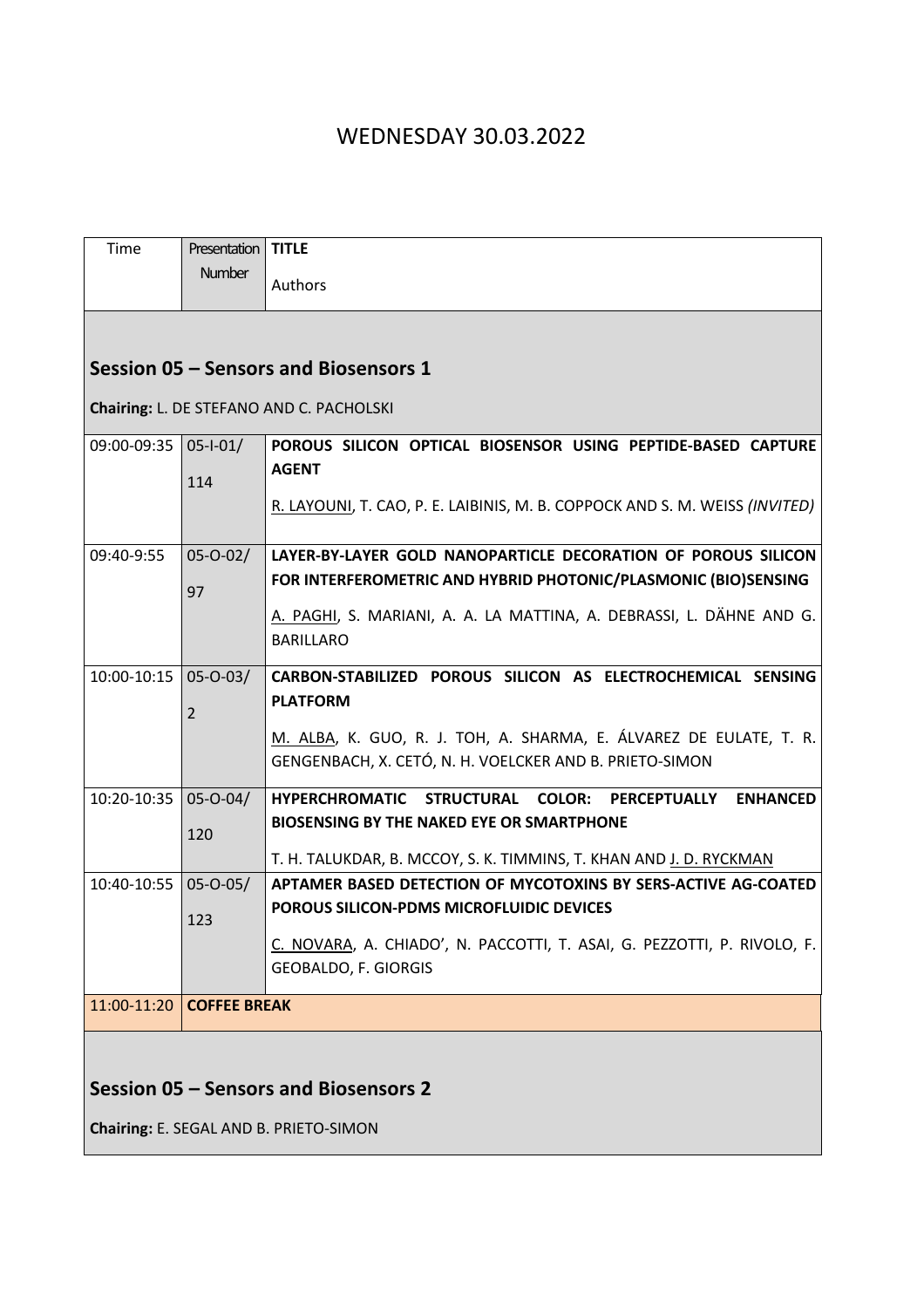| 11:20-11:35 05-0-06/        |                                                                     | DIAGNOSTIC SYSTEM FOR RAPID ANTIMICROBIAL SUSCEPTIBILITY TESTING                    |  |  |
|-----------------------------|---------------------------------------------------------------------|-------------------------------------------------------------------------------------|--|--|
|                             | 126                                                                 | OF CLINICAL SAMPLES                                                                 |  |  |
|                             |                                                                     | X. JIANG, T. BORKUM, H. LEONARD, C. HEUER, N. MASSAD-IVANIR, R.                     |  |  |
|                             |                                                                     | COLODNER, M. STRAUSS, S. HALACHMI, S. SHPRITS AND E. SEGAL                          |  |  |
| 11:40-11:55  05-0-07/       |                                                                     | EARLY DETECTION OF SUBCLINICAL MASTITIS IN DAIRY COWS BASED ON                      |  |  |
|                             | 64                                                                  | <b>FABRY-PÉROT INTERFEROMETER</b>                                                   |  |  |
|                             |                                                                     | N. PINKER AND G. SHTENBERG                                                          |  |  |
| 12:00-12:15   05-0-08/      |                                                                     | SENSING POLYMER PROPERTIES USING POROUS SILICON                                     |  |  |
|                             | 112                                                                 | A. PIRA, A. AMATUCCI, E. PINNA AND G. MULA                                          |  |  |
| 12:20-12:35   05-0-09/      |                                                                     | OPTICAL SENSORS BASED ON ONE-DIMENSIONAL POROUS SILICON                             |  |  |
|                             | 35                                                                  | PHOTONIC CRYSTALS DECORATED WITH STIMULI-RESPONSIVE HYDROGEL<br><b>MICROSPHERES</b> |  |  |
|                             |                                                                     | R. F. BALDERAS VALADEZ AND C. PACHOLSKI                                             |  |  |
| 12:40-12:55   05-0-10/      |                                                                     | SERS-ACTIVE GOLD-DECORATED SILICON NANOWIRE SUBSTRATES FOR                          |  |  |
|                             | 135                                                                 | <b>LABEL-FREE DETECTION OF BILIRUBIN</b>                                            |  |  |
|                             |                                                                     | A.D. KARTASHOVA, K.A. GONCHAR, D. A. CHERMOSHENTSEV, E.A. ALEKSEEVA,                |  |  |
|                             |                                                                     | M.B. GONGALSKY, I.V. BOZHEV, S. A. DYAKOV, Z.V. SAMSONOVA AND L.A.                  |  |  |
|                             |                                                                     | <b>OSMINKINA</b>                                                                    |  |  |
| 13:00-13:20                 | Talk of the day voting                                              |                                                                                     |  |  |
| 13:20-14:40                 |                                                                     | <b>CONFERENCE PHOTO followed by LUNCH at UNA ESPERIENZE HOTEL</b>                   |  |  |
| 14:40-20:00                 | <b>HALF DAY EXCURSION TO PISA HISTORICAL TOWN AND LEANING TOWER</b> |                                                                                     |  |  |
| 20:00-21:40   PLACEE DINNER |                                                                     |                                                                                     |  |  |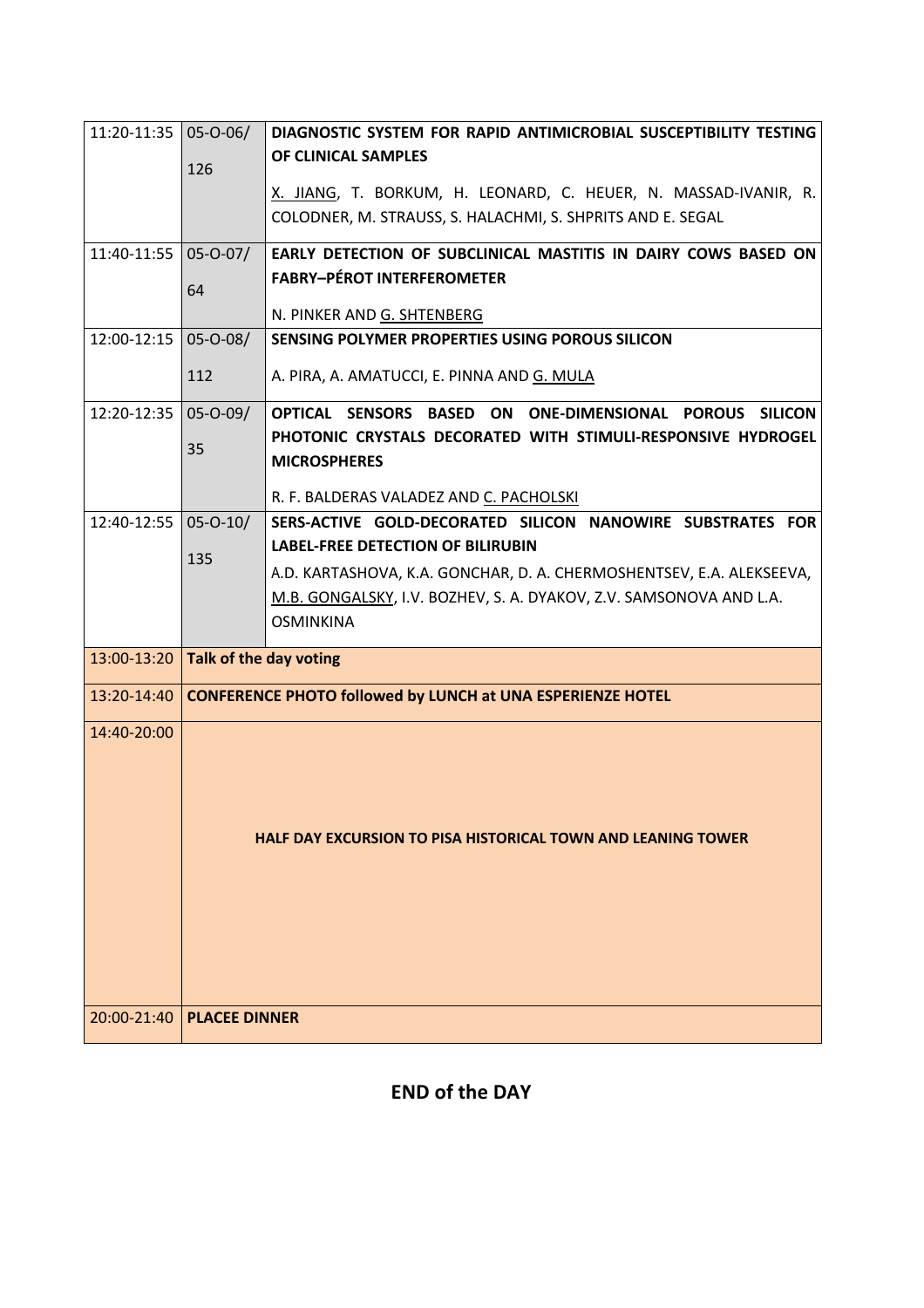# THURSDAY 31.03.2022

| Time                                                     | <b>Presentation</b>        | <b>TITLE</b>                                                                                                                                      |  |  |  |  |
|----------------------------------------------------------|----------------------------|---------------------------------------------------------------------------------------------------------------------------------------------------|--|--|--|--|
|                                                          | <b>Number</b>              | <b>AUTHORS</b>                                                                                                                                    |  |  |  |  |
|                                                          |                            |                                                                                                                                                   |  |  |  |  |
| Session 06 – Medical Applications, Imaging and Therapy 1 |                            |                                                                                                                                                   |  |  |  |  |
| Chairing: L. T. CANHAM AND L. DE STEFANO                 |                            |                                                                                                                                                   |  |  |  |  |
| 09:00-09:35                                              | $06 - 1 - 01/$             | IN VITRO DELIVERY OF SMALL INTERFERING RNA BY ONE DIMENSIONAL                                                                                     |  |  |  |  |
|                                                          | 58                         | POROUS NANOTUBES OF SILICON                                                                                                                       |  |  |  |  |
|                                                          |                            | N. T. LE, G. R. AKKARAJU AND J. L. COFFER (INVITED)                                                                                               |  |  |  |  |
| 09:40-9:55                                               | $06 - 0 - 02/$             | POROUS SILICON NANOPARTICLES EMBEDDED IN POLYMER NANOFIBERS                                                                                       |  |  |  |  |
|                                                          | 157                        | RELEASE THERAPEUTICS TO ENHANCE NEURITE EXTENSION                                                                                                 |  |  |  |  |
|                                                          |                            | J.M. ZUIDEMA, C.M. DUMONT, J. WANG, J. KANG, A. BERTUCCI, L.D. SHEA AND                                                                           |  |  |  |  |
|                                                          |                            | M. J. SAILOR                                                                                                                                      |  |  |  |  |
|                                                          |                            |                                                                                                                                                   |  |  |  |  |
| 10:00-10:15                                              | $06 - 0 - 03/$             | POROUS SILICON NANONEEDLES HARVESTING OF BIOMOLECULES FROM<br><b>TISSUE</b>                                                                       |  |  |  |  |
|                                                          | 94                         |                                                                                                                                                   |  |  |  |  |
| 10:20-10:35                                              | $06 - 0 - 05/$             | D. A. MARTELLA AND C. CHIAPPINI<br><b>TARGETING</b><br><b>COLISTIN</b><br><b>POROUS</b><br><b>SILICA</b><br><b>NANOPARTICLES</b><br><b>LOADED</b> |  |  |  |  |
|                                                          |                            | PSEUDOMONAS AERUGINOSA INFECTED LUNG                                                                                                              |  |  |  |  |
|                                                          | 172                        |                                                                                                                                                   |  |  |  |  |
|                                                          |                            | S. HOSSAINI NASR, S. HUSSAIN, Q. YANG, R. FAN, E. RUOSLAHTI AND M. J.                                                                             |  |  |  |  |
|                                                          |                            | <b>SAILOR</b>                                                                                                                                     |  |  |  |  |
| 10:40-10:55                                              | $06 - 0 - 04/$             | OXIDIZED POROUS SILICON NANOPARTICLES COVALENT-BONDED WITH                                                                                        |  |  |  |  |
|                                                          | 70                         | LEVOFLOXACIN IN HYDROGEL POLYMER FOR DRUG DELIVERY                                                                                                |  |  |  |  |
|                                                          |                            | B. SHIN AND H. SOHN                                                                                                                               |  |  |  |  |
|                                                          | 11:00-11:20   COFFEE BREAK |                                                                                                                                                   |  |  |  |  |
|                                                          |                            |                                                                                                                                                   |  |  |  |  |
| Session 06 - Medical Applications, Imaging and Therapy 2 |                            |                                                                                                                                                   |  |  |  |  |
|                                                          |                            |                                                                                                                                                   |  |  |  |  |
| Chairing: E. SEGAL AND G. GAUTIER                        |                            |                                                                                                                                                   |  |  |  |  |
| 11:20-11:35                                              | $06 - 0 - 06/$             | POLY-L-LYSINE-CONJUGATED POROUS SILICON NANOPARTICLES AS LABEL-                                                                                   |  |  |  |  |
|                                                          | 71                         | FREE LUMINESCENT PROBES FOR IN VIVO TIME-GATED IMAGING OF HYDRA<br><b>VULGARIS</b>                                                                |  |  |  |  |
|                                                          |                            | C. SCHIATTARELLA, R. MORETTA, T. DEFFORGE, G. GAUTIER, C. TORTIGLIONE,                                                                            |  |  |  |  |
|                                                          |                            | B. DELLA VENTURA, M. TERRACCIANO, L. DE STEFANO, R. VELOTTA AND I. REA                                                                            |  |  |  |  |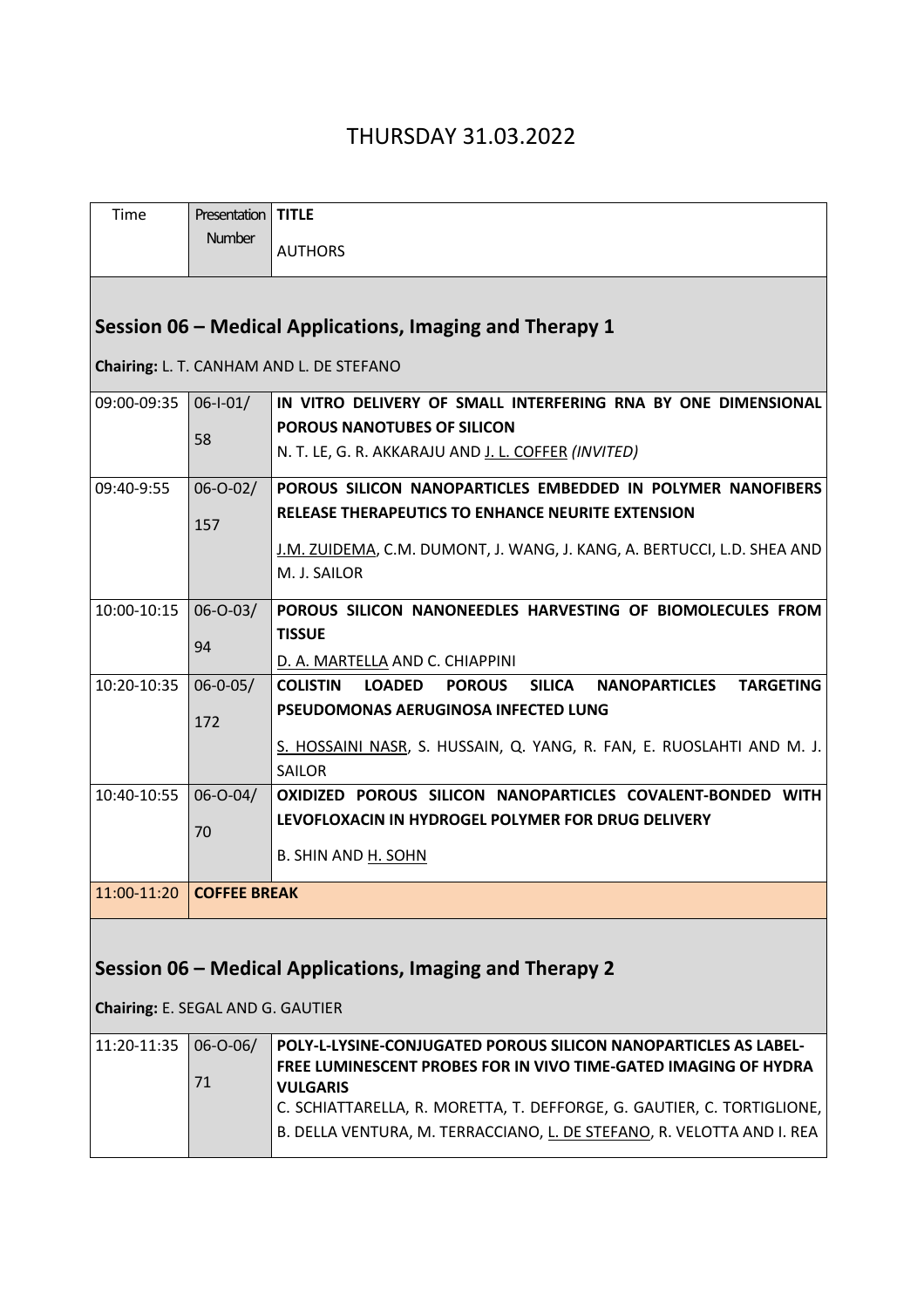| 11:40-11:55                          | $06 - 0 - 07/$                             | POROUS SILICON MICROPARTICLES FOR IMMUNE ADJUVANT DELIVERY                                                        |  |  |  |
|--------------------------------------|--------------------------------------------|-------------------------------------------------------------------------------------------------------------------|--|--|--|
|                                      | 156                                        | A. SAMBUGARO, E. CHISTÈ, M. DONINI, M. SCARPA, S. DUSI AND N. DALDOSSO                                            |  |  |  |
| 12:00-12:15                          | $06 - 0 - 08/$                             | CELL PENETRATING PEPTIDE DECORATED-MAGNETIC POROUS SILICON                                                        |  |  |  |
|                                      |                                            | NANORODS FOR GLIOBLASTOMA IMAGING AND THERAPY                                                                     |  |  |  |
|                                      | 164                                        | A. CHAIX, A. GRIVEAU, T. DEFFORGE, V. GRIMAL, B. LE BORGNE, G. GAUTIER                                            |  |  |  |
|                                      |                                            |                                                                                                                   |  |  |  |
|                                      |                                            | AND J. EYER                                                                                                       |  |  |  |
| 12:20-12:35                          |                                            |                                                                                                                   |  |  |  |
|                                      |                                            |                                                                                                                   |  |  |  |
|                                      |                                            |                                                                                                                   |  |  |  |
|                                      |                                            |                                                                                                                   |  |  |  |
|                                      |                                            |                                                                                                                   |  |  |  |
| 12:40-14:00                          |                                            | LUNCH at UNA ESPERIENZE HOTEL                                                                                     |  |  |  |
|                                      |                                            |                                                                                                                   |  |  |  |
|                                      |                                            |                                                                                                                   |  |  |  |
|                                      |                                            | Session 06 – Medical Applications, Imaging and Therapy 3                                                          |  |  |  |
|                                      |                                            |                                                                                                                   |  |  |  |
| Chairing: C. CHIAPPINI AND J. COFFER |                                            |                                                                                                                   |  |  |  |
| 14:00-14:35                          | $06 - 1 - 10/$                             | 2-PHOTON<br><b>LIGHT</b><br><b>ASSISTED</b><br><b>THERAPIES</b><br><b>WITH</b><br><b>POROUS</b><br><b>SILICON</b> |  |  |  |
|                                      |                                            | <b>NANOPARTICLES</b>                                                                                              |  |  |  |
|                                      | 130                                        |                                                                                                                   |  |  |  |
|                                      |                                            | E. CUETO, A. CHAIX, M. GARY-BOBO, A. MORÈRE, M. GARCIA, C. PICHON, P.                                             |  |  |  |
|                                      |                                            | MIDOUX, M. MAYNADIER, J.-O. DURAND AND F. CUNIN (INVITED)                                                         |  |  |  |
| 14:40-14:55                          | $06 - 0 - 11/$                             | OSTEOINDUCTIVE 3D PRINTED IMPLANTS FOR BONE REGENERATION                                                          |  |  |  |
|                                      |                                            | Y. LIN, M. ROSENBERG, M. KALINA, T. CAPUCHA, K. TARABIEH, D. SHILO AND E.                                         |  |  |  |
|                                      | 74                                         | <b>SEGAL</b>                                                                                                      |  |  |  |
|                                      |                                            |                                                                                                                   |  |  |  |
| 15:00-15:15                          | $06 - 0 - 12/$                             | POROUS SILICON FOR MINERALISED TISSUE REGENERATION VIA SUSTAINED                                                  |  |  |  |
|                                      |                                            | <b>RELEASE OF GSK3 INHIBITORS</b>                                                                                 |  |  |  |
|                                      | 90                                         | <u>P. VASHISTH</u> , M. KAASALAINEN, A. A. BIRJANDI, J. PLASCEVIC, B. SABAGH, P.                                  |  |  |  |
|                                      |                                            | SHARPE AND C. CHIAPPINI                                                                                           |  |  |  |
|                                      |                                            |                                                                                                                   |  |  |  |
| 15:20-15:35                          | $06 - 0 - 13/$                             | THE EFFECT OF DRYING TECHNIQUE AND SURFACE PRE-TREATMENT ON THE                                                   |  |  |  |
|                                      | 57                                         | CYTOTOXICITY AND DISSOLUTION RATE OF LUMINESCENT POROUS SILICON                                                   |  |  |  |
|                                      |                                            | <b>QUANTUM DOTS IN MODEL FLUIDS AND LIVING CELLS</b>                                                              |  |  |  |
|                                      |                                            | U. A. TSURIKOVA, M. B. GONGALSKY, C. J. STOREY, Y. V. EVSTRATOVA, A. A.                                           |  |  |  |
|                                      |                                            | KUDRYAVTSEV, L. T. CANHAM AND L. A. OSMINKINA                                                                     |  |  |  |
| 15:40-16:00                          | <b>COFFEE BREAK</b>                        |                                                                                                                   |  |  |  |
|                                      |                                            |                                                                                                                   |  |  |  |
|                                      |                                            |                                                                                                                   |  |  |  |
|                                      | Session 07 – Energy Storage and Conversion |                                                                                                                   |  |  |  |
|                                      |                                            |                                                                                                                   |  |  |  |

**Chairing:** N. H. VOELCKER AND T. DEFFORGE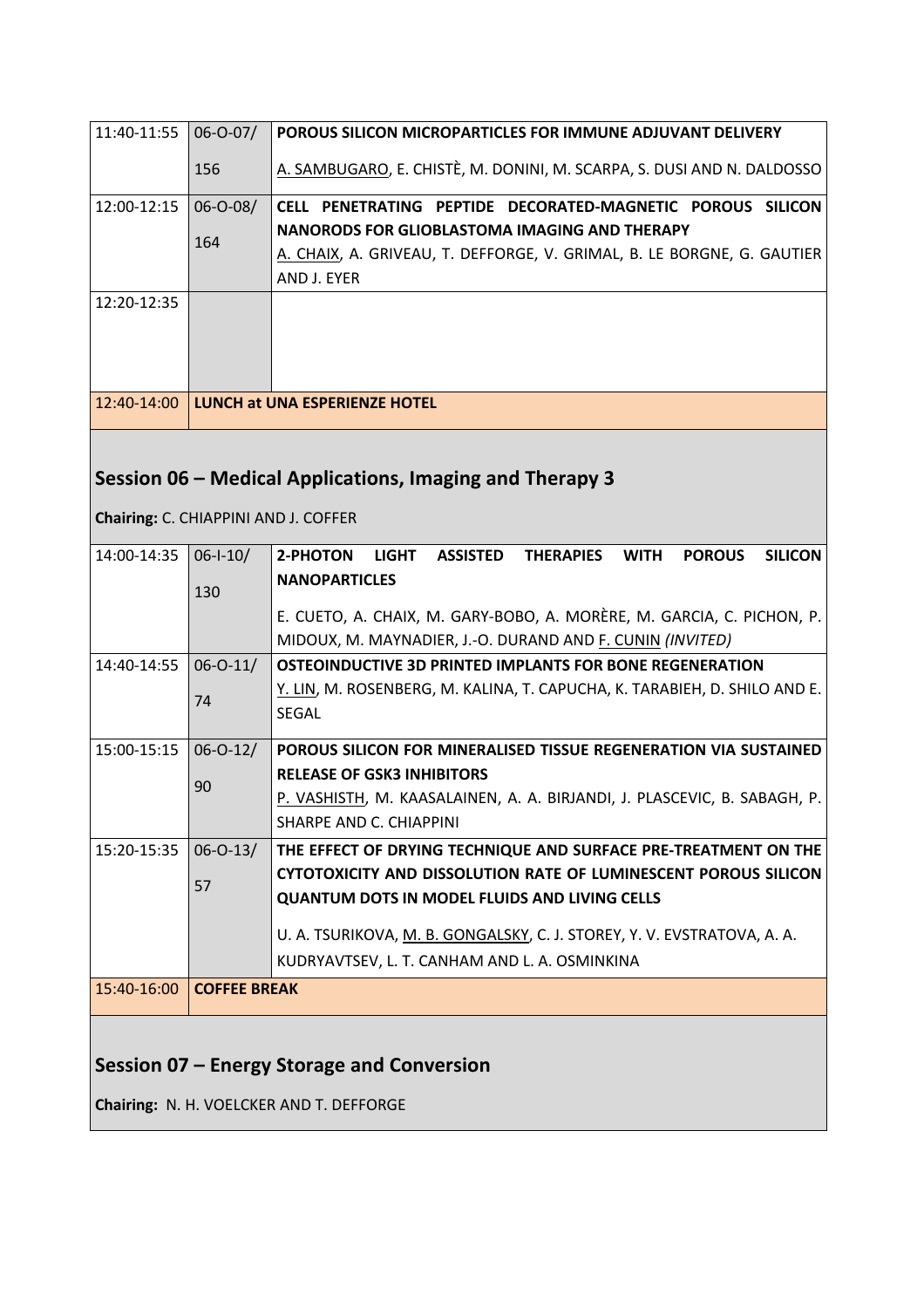| 16:00-16:35 | $07 - 1 - 01/$                                                                  | <b>LAST MODIFICATIONS OF TIO2 NANOTUBES FOR HIGH PERFORMANCE LI-ION</b>                          |
|-------------|---------------------------------------------------------------------------------|--------------------------------------------------------------------------------------------------|
|             | 118                                                                             | <b>MICROBATTERIES</b>                                                                            |
|             |                                                                                 | T. DJENIZIAN (INVITED)                                                                           |
| 16:40-16:55 | $07 - 0 - 03/$                                                                  | <b>OF</b><br><b>UREA</b><br><b>Fe2O3/Ni</b><br>PHOTOELECTRO-OXIDATION<br>ON<br><b>NANOPOROUS</b> |
|             | 34                                                                              | <b>ELECTRODES</b>                                                                                |
|             |                                                                                 | L. REBIAI, D. MULLER-BOUVET, S. AZIMI, V. ROCHER, M. LATROCHE, C. CACHET-                        |
|             |                                                                                 | <b>VIVIER AND S. BASTIDE</b>                                                                     |
| 17:00-17:15 | $07 - 0 - 04/$                                                                  | <b>FUNCTIONALIZED POROUS SILICON FOR EFFICIENT WATER PHOTOOXIDATION</b>                          |
|             | 136                                                                             | M. E. DUFOND, G. LOGET, S. HASCHKE, J. BACHMANN, C. COZZI, G. BARILLARO                          |
|             |                                                                                 | AND L. SANTINACCI                                                                                |
| 17:20-17:35 |                                                                                 |                                                                                                  |
|             |                                                                                 |                                                                                                  |
| 17:40-18:00 | Talk of the Day, Best Conference Poster and Best Conference Presentation Voting |                                                                                                  |
| 18:00-20:00 | <b>Free Time</b>                                                                |                                                                                                  |
| 20:00-23:00 |                                                                                 |                                                                                                  |
|             |                                                                                 | <b>GALA DINNER and PRIZES</b>                                                                    |
|             |                                                                                 |                                                                                                  |
|             |                                                                                 | (Celebration at UNA ESPERIENZE HOTEL-Lido di Camaiore)                                           |
|             |                                                                                 |                                                                                                  |